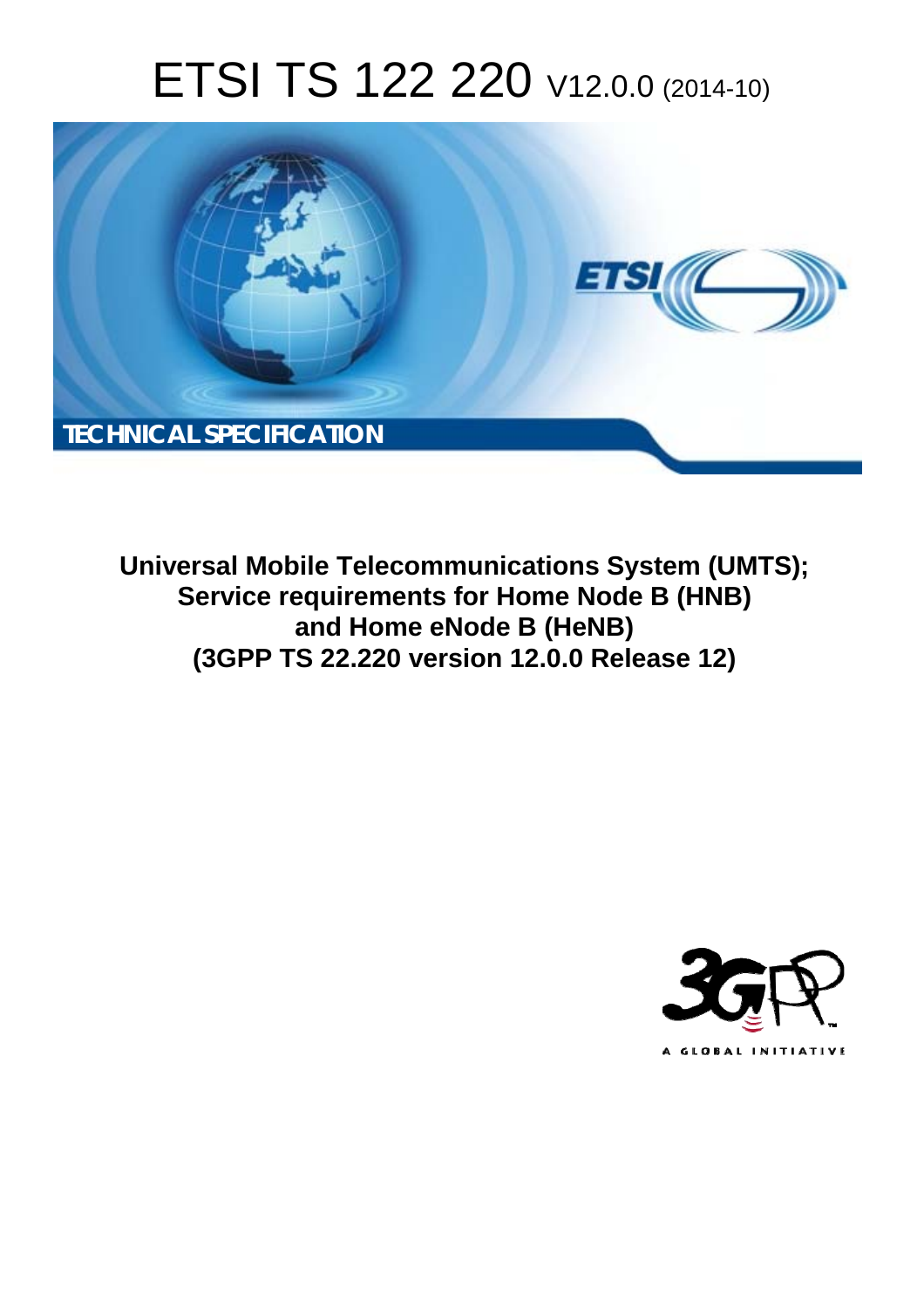Reference RTS/TSGS-0122220vc00

> Keywords UMTS

### *ETSI*

#### 650 Route des Lucioles F-06921 Sophia Antipolis Cedex - FRANCE

Tel.: +33 4 92 94 42 00 Fax: +33 4 93 65 47 16

Siret N° 348 623 562 00017 - NAF 742 C Association à but non lucratif enregistrée à la Sous-Préfecture de Grasse (06) N° 7803/88

#### *Important notice*

The present document can be downloaded from: [http://www.etsi.org](http://www.etsi.org/)

The present document may be made available in electronic versions and/or in print. The content of any electronic and/or print versions of the present document shall not be modified without the prior written authorization of ETSI. In case of any existing or perceived difference in contents between such versions and/or in print, the only prevailing document is the print of the Portable Document Format (PDF) version kept on a specific network drive within ETSI Secretariat.

Users of the present document should be aware that the document may be subject to revision or change of status. Information on the current status of this and other ETSI documents is available at <http://portal.etsi.org/tb/status/status.asp>

If you find errors in the present document, please send your comment to one of the following services: [http://portal.etsi.org/chaircor/ETSI\\_support.asp](http://portal.etsi.org/chaircor/ETSI_support.asp)

### *Copyright Notification*

No part may be reproduced or utilized in any form or by any means, electronic or mechanical, including photocopying and microfilm except as authorized by written permission of ETSI.

The content of the PDF version shall not be modified without the written authorization of ETSI. The copyright and the foregoing restriction extend to reproduction in all media.

> © European Telecommunications Standards Institute 2014. All rights reserved.

**DECT**TM, **PLUGTESTS**TM, **UMTS**TM and the ETSI logo are Trade Marks of ETSI registered for the benefit of its Members. **3GPP**TM and **LTE**™ are Trade Marks of ETSI registered for the benefit of its Members and of the 3GPP Organizational Partners.

**GSM**® and the GSM logo are Trade Marks registered and owned by the GSM Association.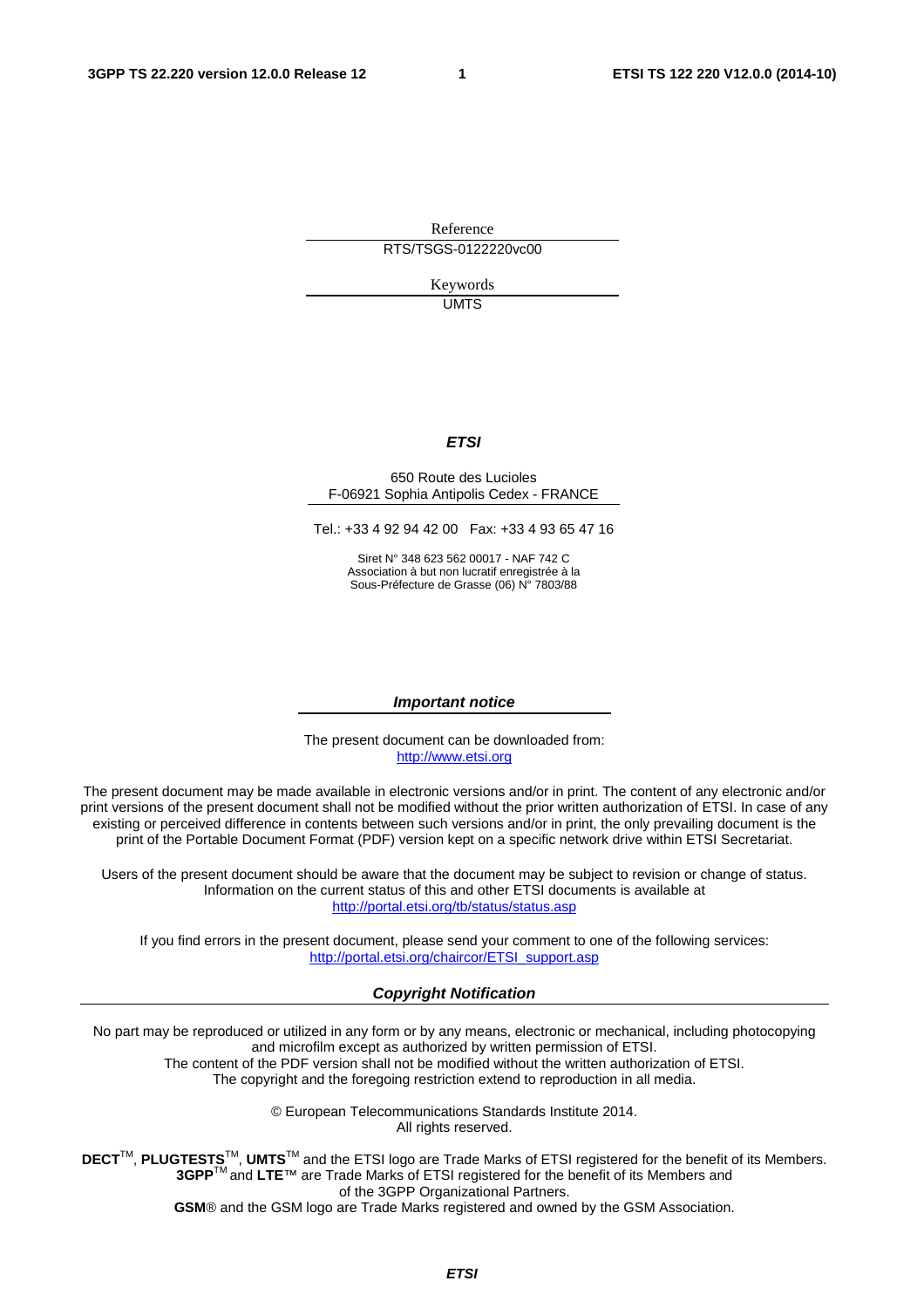## Intellectual Property Rights

IPRs essential or potentially essential to the present document may have been declared to ETSI. The information pertaining to these essential IPRs, if any, is publicly available for **ETSI members and non-members**, and can be found in ETSI SR 000 314: *"Intellectual Property Rights (IPRs); Essential, or potentially Essential, IPRs notified to ETSI in respect of ETSI standards"*, which is available from the ETSI Secretariat. Latest updates are available on the ETSI Web server [\(http://ipr.etsi.org](http://webapp.etsi.org/IPR/home.asp)).

Pursuant to the ETSI IPR Policy, no investigation, including IPR searches, has been carried out by ETSI. No guarantee can be given as to the existence of other IPRs not referenced in ETSI SR 000 314 (or the updates on the ETSI Web server) which are, or may be, or may become, essential to the present document.

## Foreword

This Technical Specification (TS) has been produced by ETSI 3rd Generation Partnership Project (3GPP).

The present document may refer to technical specifications or reports using their 3GPP identities, UMTS identities or GSM identities. These should be interpreted as being references to the corresponding ETSI deliverables.

The cross reference between GSM, UMTS, 3GPP and ETSI identities can be found under [http://webapp.etsi.org/key/queryform.asp.](http://webapp.etsi.org/key/queryform.asp)

## Modal verbs terminology

In the present document "**shall**", "**shall not**", "**should**", "**should not**", "**may**", "**may not**", "**need**", "**need not**", "**will**", "**will not**", "**can**" and "**cannot**" are to be interpreted as described in clause 3.2 of the [ETSI Drafting Rules](http://portal.etsi.org/Help/editHelp!/Howtostart/ETSIDraftingRules.aspx) (Verbal forms for the expression of provisions).

"**must**" and "**must not**" are **NOT** allowed in ETSI deliverables except when used in direct citation.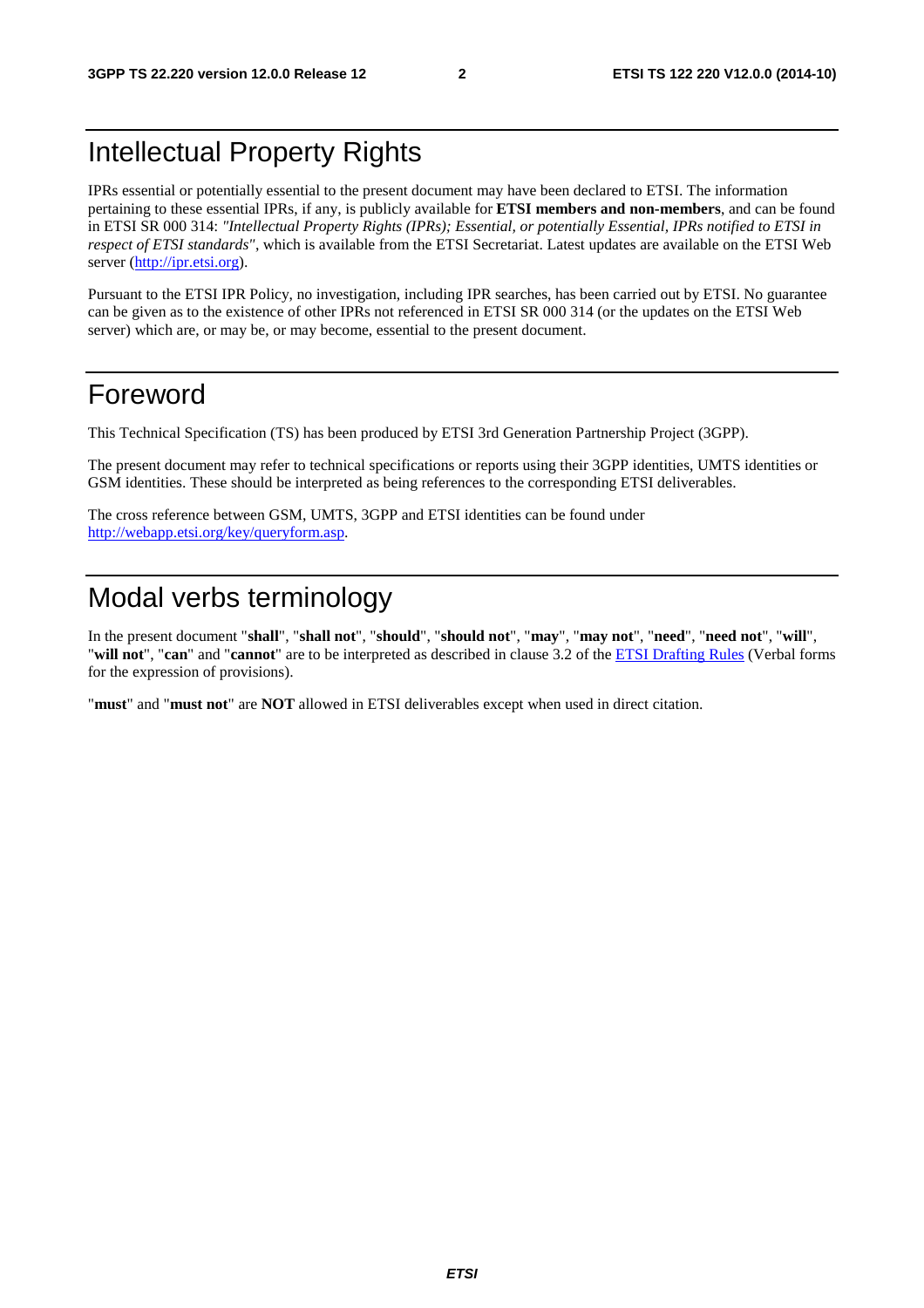$\mathbf{3}$ 

## Contents

| 1              |  |  |  |  |  |  |
|----------------|--|--|--|--|--|--|
| 2              |  |  |  |  |  |  |
|                |  |  |  |  |  |  |
| 3              |  |  |  |  |  |  |
| 3.1<br>3.2     |  |  |  |  |  |  |
|                |  |  |  |  |  |  |
| 4              |  |  |  |  |  |  |
| 4.1            |  |  |  |  |  |  |
| 5              |  |  |  |  |  |  |
| 5.1            |  |  |  |  |  |  |
| 5.2            |  |  |  |  |  |  |
| 5.3            |  |  |  |  |  |  |
| 5.3.1          |  |  |  |  |  |  |
| 5.3.2<br>5.4   |  |  |  |  |  |  |
| 5.4.1          |  |  |  |  |  |  |
| 5.4.2          |  |  |  |  |  |  |
| 5.5            |  |  |  |  |  |  |
| 5.5.1          |  |  |  |  |  |  |
| 5.5.2          |  |  |  |  |  |  |
| 5.5.3          |  |  |  |  |  |  |
| 5.5.4          |  |  |  |  |  |  |
| 5.6            |  |  |  |  |  |  |
| 5.6.1          |  |  |  |  |  |  |
| 5.6.2<br>5.6.3 |  |  |  |  |  |  |
| 5.7            |  |  |  |  |  |  |
| 5.7.1          |  |  |  |  |  |  |
| 5.7.2          |  |  |  |  |  |  |
| 5.8            |  |  |  |  |  |  |
| 5.9            |  |  |  |  |  |  |
| 5.10           |  |  |  |  |  |  |
| 5.11           |  |  |  |  |  |  |
| 5.11.1         |  |  |  |  |  |  |
| 5.11.2         |  |  |  |  |  |  |
| 6              |  |  |  |  |  |  |
| 6.1            |  |  |  |  |  |  |
| 6.2            |  |  |  |  |  |  |
| 7              |  |  |  |  |  |  |
| 7.1            |  |  |  |  |  |  |
| 7.1.1          |  |  |  |  |  |  |
| 8              |  |  |  |  |  |  |
| 8.1            |  |  |  |  |  |  |
| 8.2            |  |  |  |  |  |  |
|                |  |  |  |  |  |  |
| 9              |  |  |  |  |  |  |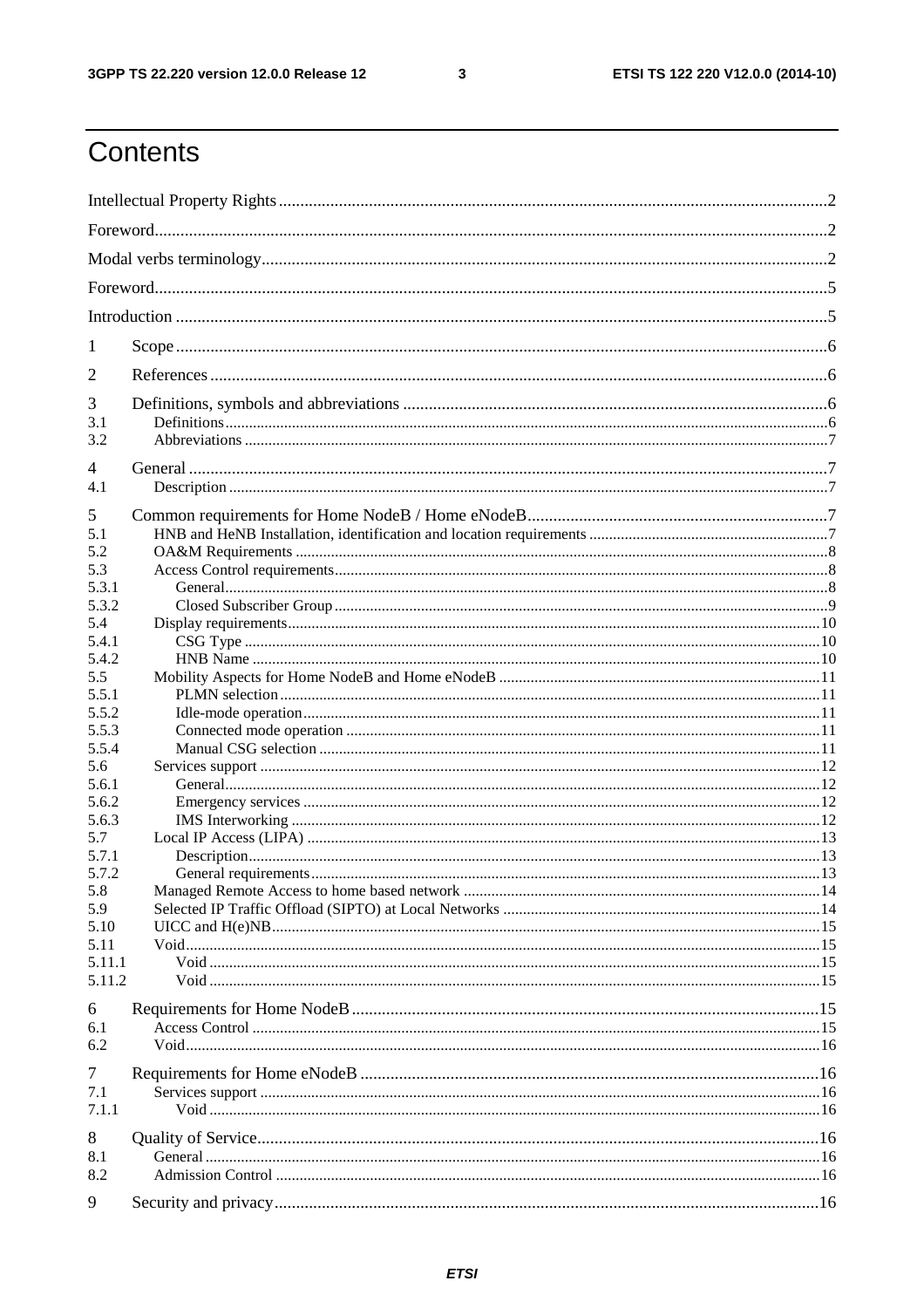$\overline{\mathbf{4}}$ 

| 9.1     |                               |  |
|---------|-------------------------------|--|
| $9.2\,$ |                               |  |
| 9.3     |                               |  |
| 10      |                               |  |
|         | Annex A (informative):        |  |
|         | <b>Annex B</b> (informative): |  |
|         | <b>Annex C</b> (informative): |  |
|         | <b>Annex D</b> (informative): |  |
|         |                               |  |
|         |                               |  |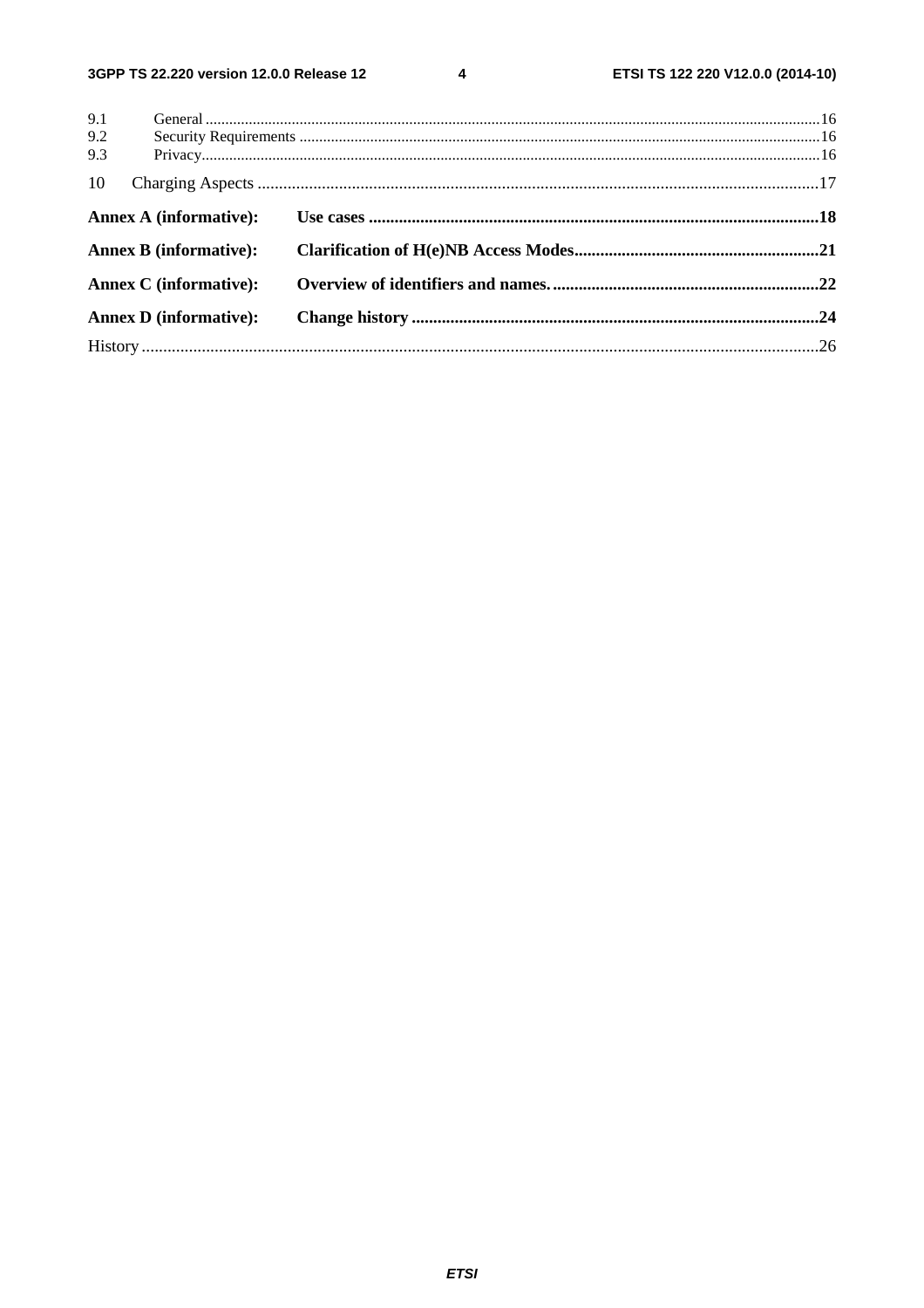## Foreword

This Technical Specification has been produced by the 3<sup>rd</sup> Generation Partnership Project (3GPP).

The contents of the present document are subject to continuing work within the TSG and may change following formal TSG approval. Should the TSG modify the contents of the present document, it will be re-released by the TSG with an identifying change of release date and an increase in version number as follows:

Version x.y.z

where:

- x the first digit:
	- 1 presented to TSG for information;
	- 2 presented to TSG for approval;
	- 3 or greater indicates TSG approved document under change control.
- y the second digit is incremented for all changes of substance, i.e. technical enhancements, corrections, updates, etc.
- z the third digit is incremented when editorial only changes have been incorporated in the document.

## Introduction

In Rel-8, 3GPP has specified the basic functionalities for the support of Home Node B (HNB) and Home eNodeB (HeNB). The requirements for these basic functionalities were captured in TS 22.011.

From Rel-9 onward, it has been agreed to consolidate all the requirements from Rel-8 and further requirements for HNB and HeNB in a new TS, which is this specification.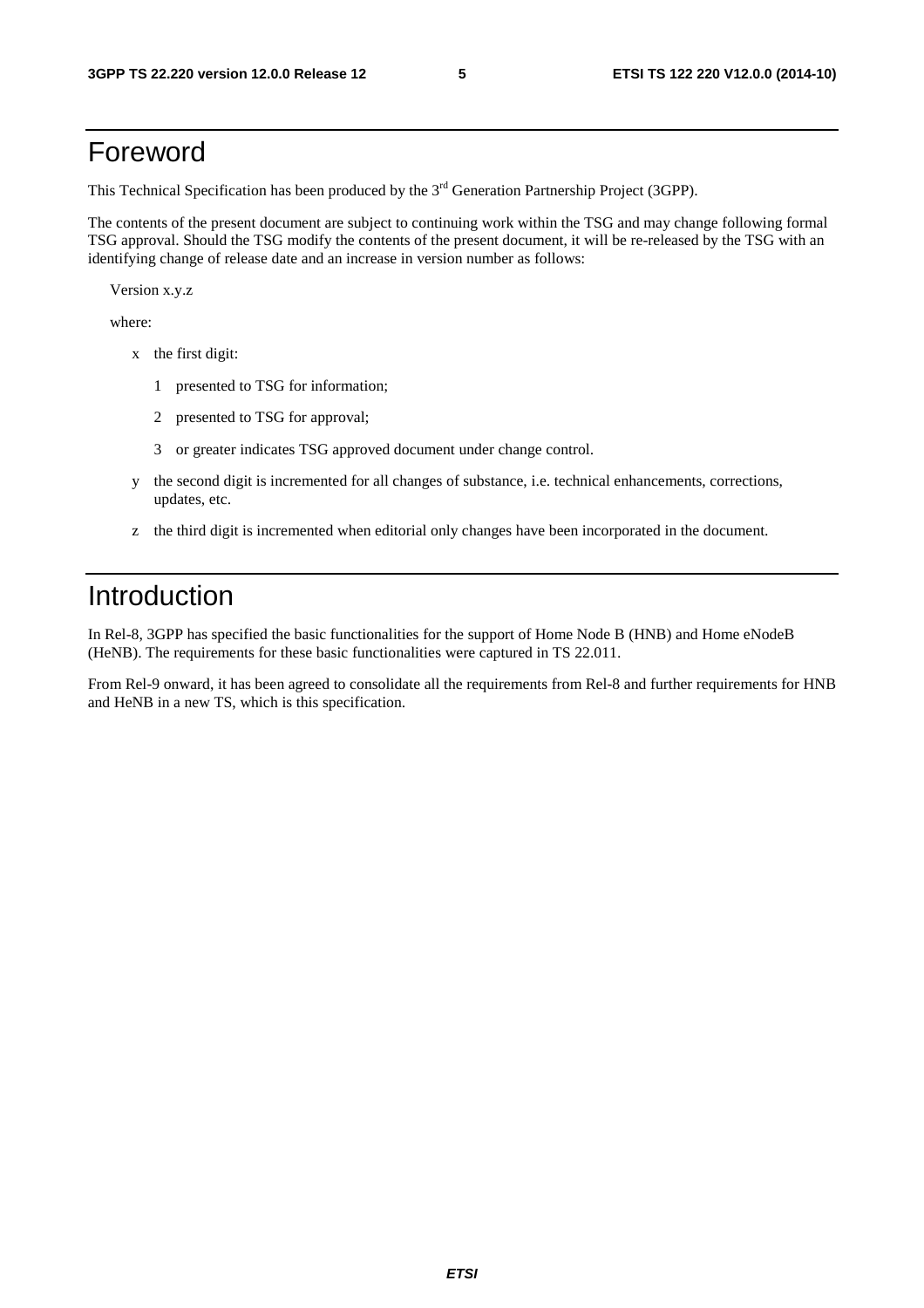## 1 Scope

This specification defines the service requirements for the basic functionalities for the support of Home NodeB (HNB) and Home eNodeB (HeNB) – jointly referred to as  $H(e)NB$  – and the further functionalities that will enable the mobile operators to provide more advanced services as well as improving the user experience.

## 2 References

The following documents contain provisions which, through reference in this text, constitute provisions of the present document.

- References are either specific (identified by date of publication, edition number, version number, etc.) or non-specific.
- For a specific reference, subsequent revisions do not apply.
- For a non-specific reference, the latest version applies. In the case of a reference to a 3GPP document (including a GSM document), a non-specific reference implicitly refers to the latest version of that document *in the same Release as the present document*.
- [1] 3GPP TR 21.905: "Vocabulary for 3GPP Specifications".
- [2] Void
- [3] 3GPP TS 22.246: "Multimedia Broadcast/Multicast Service (MBMS) user services; Stage 1".
- [4] 3GPP TS 22.101: "Service Aspects; Service Principles".
- [5] TR-069 Amendment 2: "CPE WAN Management Protocol v1.1, Broadband Forum', viewable at <http://www.broadband-forum.org/technical/download/TR-069Amendment2.pdf>
- [6] 3GPP TS 25.304: "User Equipment (UE) procedures in idle mode and procedures for cell reselection in connected mode'.
- [7] 3GPP TS 36.304: "Evolved Universal Terrestrial Radio Access (E-UTRA); User Equipment (UE) procedures in idle mode".
- [8] 3GPP TS 22.115: "Service aspects; Charging and billing".
- [9] 3GPP TS 22.268: "Public Warning System (PWS) requirements".
- [10] 3GPP TS 22.011: "Service accessibility".
- [11] 3GPP TS 31.115: "Secured packet structure for (Universal) Subscriber Identity Mobule (U)SIM Toolkit applications".
- [12] 3GPP TS 31.116: "Remote APDU Structure for (U)SIM Toolkit applications".

## 3 Definitions, symbols and abbreviations

### 3.1 Definitions

For the purposes of the present document, the terms and definitions given in TR 21.905 [1] and the following apply. A term defined in the present document takes precedence over the definition of the same term, if any, in TR 21.905 [1].

**Closed access mode:** H(e)NB provides services only to its associated CSG members.

**Home based network**: An IP based network in the same premises as, and is connected to, the H(e)NB.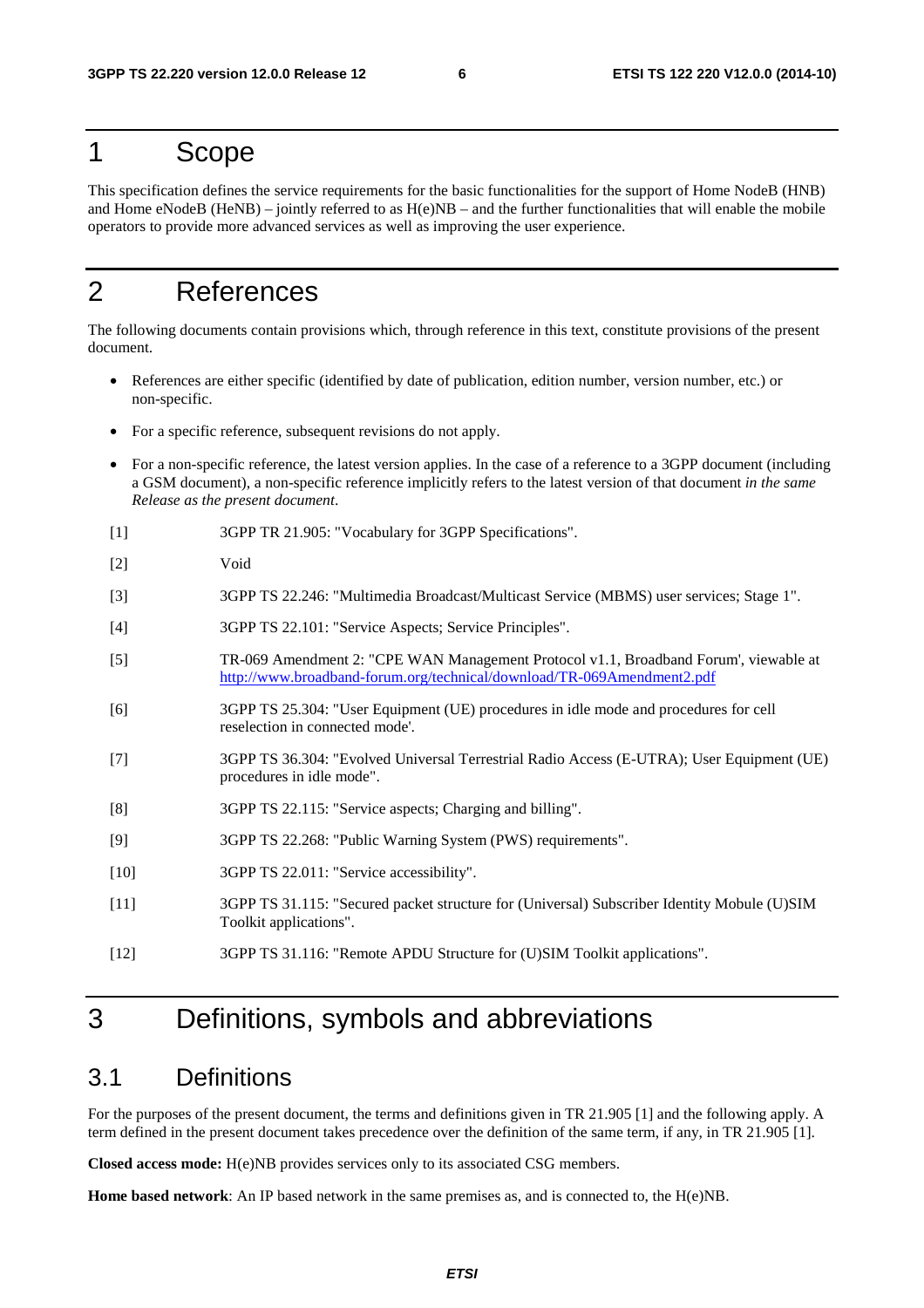**Hybrid access mode:** H(e)NB provides services to its associated CSG members and to non-CSG members.

**Open access mode:** H(e)NB operates as a normal NodeB or eNodeB.

**HNB**: A HNB is a Customer-premises equipment that connects a 3GPP UE over UTRAN wireless air interface to a mobile operator"s network using a broadband IP backhaul.

**HeNB**: A HeNB is a Customer-premises equipment that connects a 3GPP UE over EUTRAN wireless air interface to a mobile operator"s network using a broadband IP backhaul.

**H(e)NB Gateway**: H(e)NB Gateway is a mobile operator"s equipment (usually physically located on mobile operator premises) through which the H(e)NB gets access to mobile operator"s core network.

**H(e)NB Hosting Party**: A H(e)NB Hosting Party has a contractual relationship with the operator, related to the provision of access to the operator"s network via one or more H(e)NBs.

NOTE: A H(e)NB Hosting Party is likely to have the billing relationship with the operator. A H(e)NB Hosting Party will typically be the 'lead' user in a household, but could be e.g. the corporate IT manager in an enterprise context.

**H(e)NB Subsystem**: A H(e)NB Subsystem consists of the H(e)NB and the H(e)NB Gateway.

## 3.2 Abbreviations

For the purposes of the present document, the abbreviations given in TR 21.905 [1] and the following apply. An abbreviation defined in the present document takes precedence over the definition of the same abbreviation, if any, in TR 21.905 [1].

| CSG         | Closed Subscriber Group |
|-------------|-------------------------|
| <b>HNB</b>  | Home NodeB              |
| <b>HeNB</b> | Home eNodeB             |
| H(e)NB      | HNB and HeNB            |

## 4 General

## 4.1 Description

Access to 3G and evolved 3G (EPS) services may be provided via UTRAN or E-UTRAN cellular base stations belonging to e.g. domestic, business, commercial enterprises. This type of access may be provided by the PLMN by means of HNB and HeNB (jointly referred to as H(e)NB). The H(e)NB provides services either only to a Closed Subscriber Group (CSG) or to other mobile subscribers too. The H(e)NB is connected to the mobile operator core network using IP via any suitable access technology.

## 5 Common requirements for Home NodeB / Home eNodeB

## 5.1 HNB and HeNB Installation, identification and location requirements

- H(e)NB shall have a unique equipment identity.
- All the H(e)NBs serving the same CSG share the same unique (within the PLMN) identity called CSG Identity.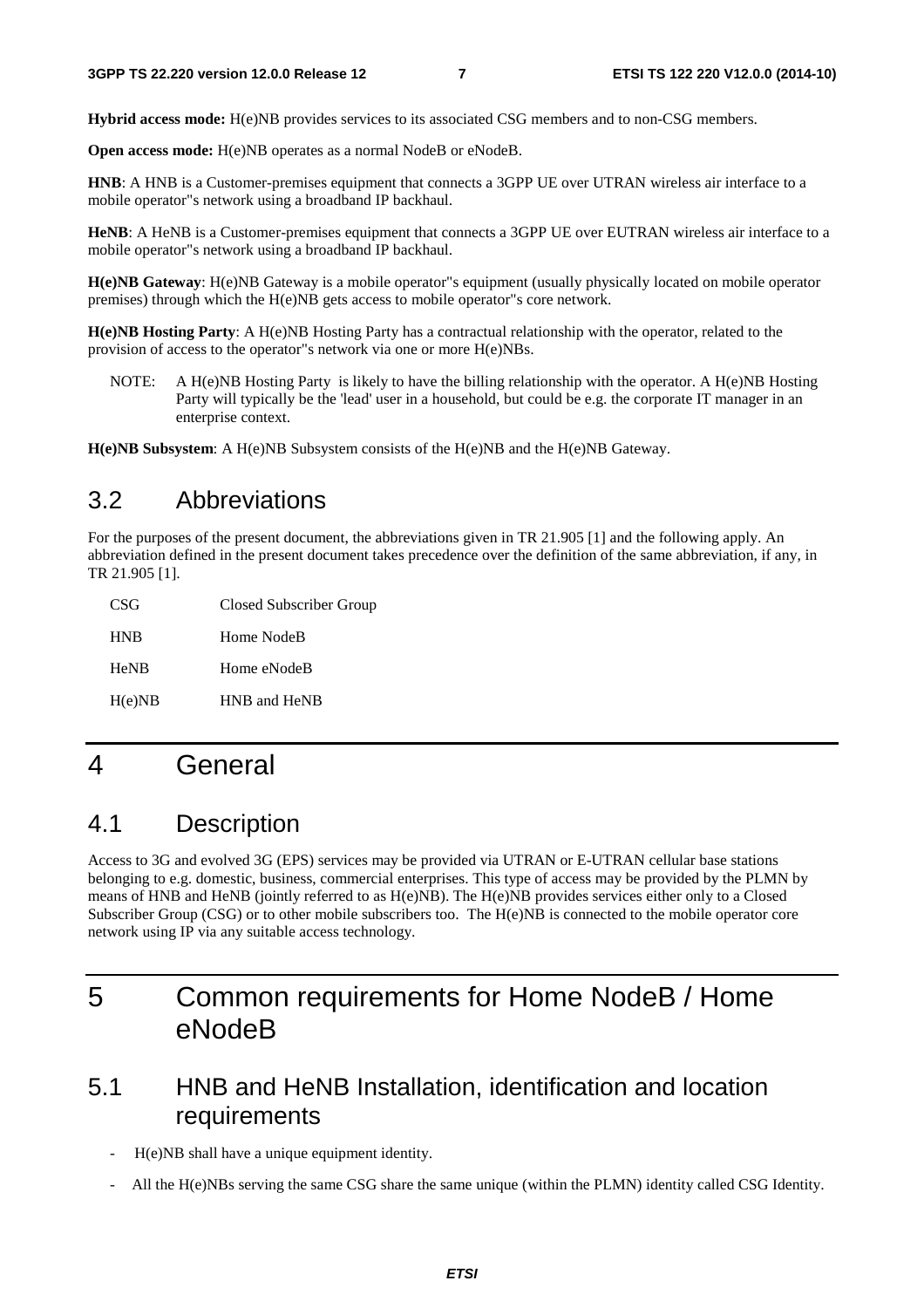- NOTE: CSGs of different PLMNs are considered different, even if the PLMNs are indicated to the UE as "equivalent PLMNs" [10].
- It shall be possible to support at least 125 million CSG Identities within a PLMN of an operator.
- The radio transmitter of a H(e)NB shall not be activated until configured and authorised by the operator.
- When installing, provisioning, configuring or re-configuring an  $H(e)NB$  the operator shall be able to:
	- verify the H(e)NB's identity.
	- obtain the geographical location of the H(e)NB.
- NOTE: The scenario where a H(e)NB is connected to one operator"s network and later changed to another operator"s network is not required.
- The operator shall be able to determine that the  $H(e)NB$  is installed and operated in accordance with all relevant regulatory requirements.
- The operator shall be able to configure the settings of the  $H(e)NB$ . In the case where the  $H(e)NB$  has detrimental impact on the spectrum usage, the H(e)NB can be set to out-of-service by the operator.
- Installation and activation of a new H(e)NB shall require no reconfiguration of the operators network.
- The impact of H(e)NB on the core network should be minimised.

## 5.2 OA&M Requirements

- H(e)NB shall support the automatic discovery of an operator"s management platform.
- It shall be possible to make use of the operator"s management platform to carry out OA&M functions for H(e)NB. The management connection between H(e)NB and the operator's management platform shall be endto-end secure.
- $H(e)NB$  shall support OA&M procedures which allow the operator to remotely configure the  $H(e)NB$ , deploy software upgrades, detect and report changes in RF conditions and perform general OA&M tasks. The OA&M procedures shall be as closely aligned as possible with those that are commonly used in broadband access networks such as defined in TR-069 Amendment 2 [5].
- If the connection between  $H(e)NB$  and the rest of the operator network is out of service, then it shall be possible within an operator"s defined time period for the H(e)NB to deactivate the air-interface.
- When the  $H(e)NB$  Hosting Party authentication is required by the MNO, the  $H(e)NB$  shall not activate the airinterface unless the authentication of the H(e)NB Hosting Party has been performed successfully.

## 5.3 Access Control requirements

### 5.3.1 General

- Subject to operator and  $H(e)NB$  Hosting Party agreement, the operator shall be able to configure the  $H(e)NB$ with open, hybrid or closed access mode.
- When the H(e)NB is configured for open access mode, it shall be possible for the H(e)NB to provide services to subscribers of any PLMN, subject to roaming agreement.
- When the H(e)NB is configured for hybrid access mode, it shall be possible for the H(e)NB to provide services to:
	- its associated CSG members, and
	- subscribers of any PLMN not belonging to its associated CSG, subject to roaming agreement.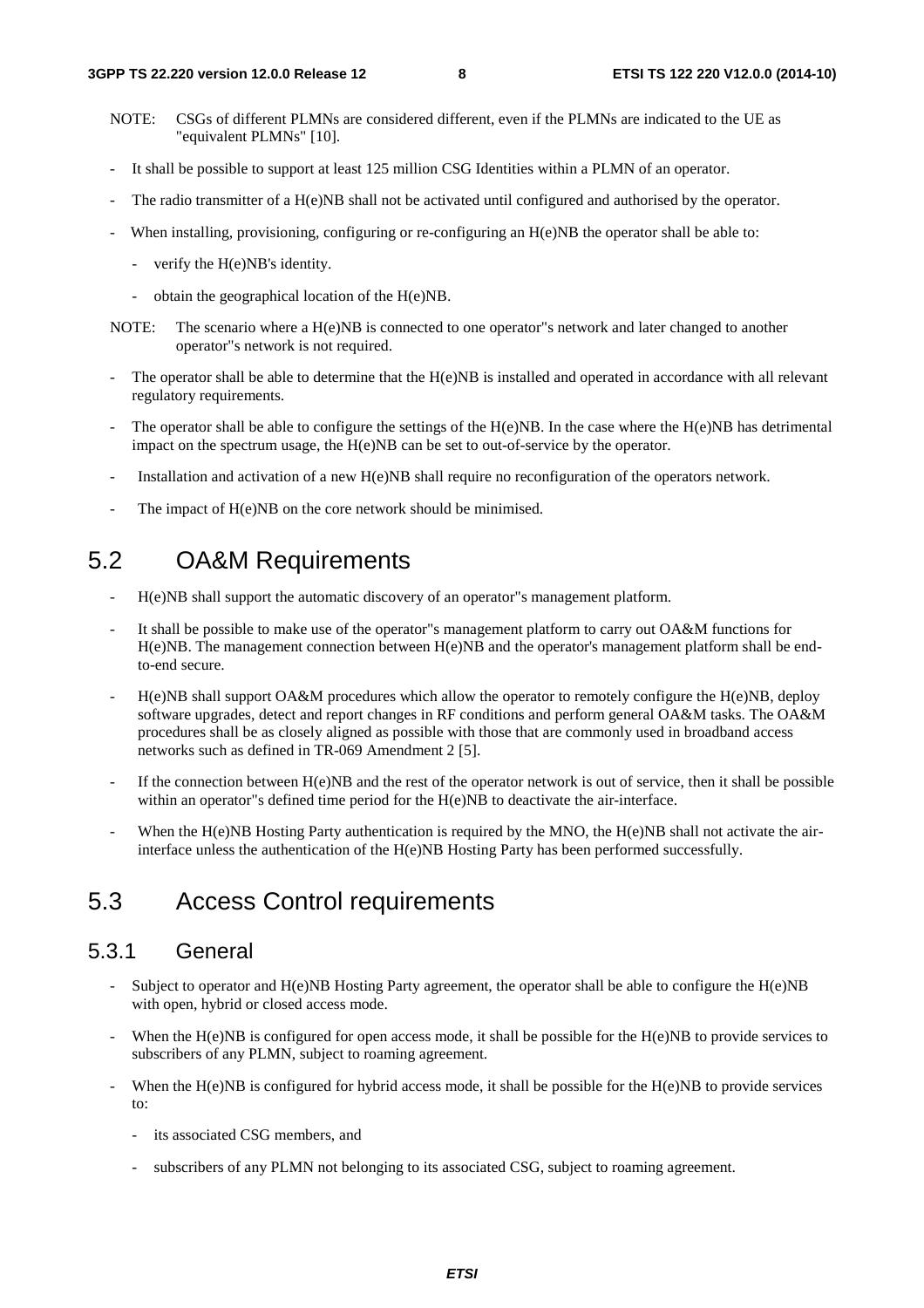- When the H(e)NB is configured for closed access mode, only users that belong to its associated CSG shall be able to obtain services.
- CSG members may include subscriber of any PLMN subject to roaming agreement, defined as HPLMN CSG Roaming.
- The VPLMN may support VPLMN Autonomous CSG Roaming by providing CSG membership to the roaming subscriber without exchanging any CSG specific information with the HPLMN. The VPLMN shall disable VPLMN Autonomous CSG Roaming on a per HPLMN basis if requested by the home operator.

NOTE: VPLMN Autonomous CSG Roaming and HPLMN CSG Roaming can be active in the same VPLMN

- The CSG membership granted to the subscriber during his stay in the VPLMN may be retained by the VPLMN (e.g. in case the subscriber moves to another PLMN and subsequently returns to the VPLMN).

### 5.3.2 Closed Subscriber Group

- The CSG manager shall be able, under the operator supervision, to add, remove and view CSG membership
- NOTE: the interaction of the user with the application that manages the Allowed CSG Lists is out of scope of 3GPP (e.g. Web interface).
- For each subscriber, the network maintains a single CSG list containing the CSG identities that the subscriber is allowed to use.
- The UE shall contain a list of allowed CSG identities (Allowed CSG List). It shall be possible to store the Allowed CSG List in the USIM. When available, the list on the USIM shall be used. It shall be possible for both, the operator and the UE, to modify the Allowed CSG List.
- The UE shall allow the user to introduce new CSGs to the Allowed CSG List by means of manual CSG selection only.
- The UE shall maintain an operator controlled list of allowed CSG identities (Operator CSG list). It shall be possible to store the Operator CSG list in the USIM. When available, the list on the USIM shall be used. It shall be possible for the operator to modify the Operator CSG List.
- The two lists are maintained independently from each other. A change in the Operator CSG list shall not trigger the UE to modify the Allowed CSG list to reflect such change automatically.
- Except during manual CSG selection, all CSG cells belonging to a CSG identity not included in the Allowed CSG List or Operator CSG list shall be considered not suitable by the UE ('not suitable' as specified in TS 25.304 [6] and TS 36.304 [7]).
- Each CSG identity shall be associated to a subscriber group which identifies the subscribers allowed to access the CSG.
- When the subscriber group is updated, the affected UE shall be informed accordingly.
- For temporary members, it shall be possible to limit the period of time during which the subscriber is considered a member of a CSG (granted access rights). It shall be possible to configure a time period for each temporary member.
- The time period shall be configurable by the CSG manager and/or the operator operating the CSG and shall span from 1 decihour to several days. Unlimited membership to the CSG is allowed.
- When a CSG is no longer considered available to provide services, except for emergency calls (i.e. due to time period expiry or removal of the CSG membership), it shall be possible to continue the established communication in another cell not belonging to this CSG.
- In hybrid access mode when services cannot be provided to a CSG member due to a shortage of H(e)NB resources it shall be possible to continue the established communication of non-CSG members in another cell.
- In hybrid access mode, to minimise the impact on CSG members from established communication of non-CSG members, it shall be possible for the network to allow the data rate of established PS communication of non-CSG members to be reduced.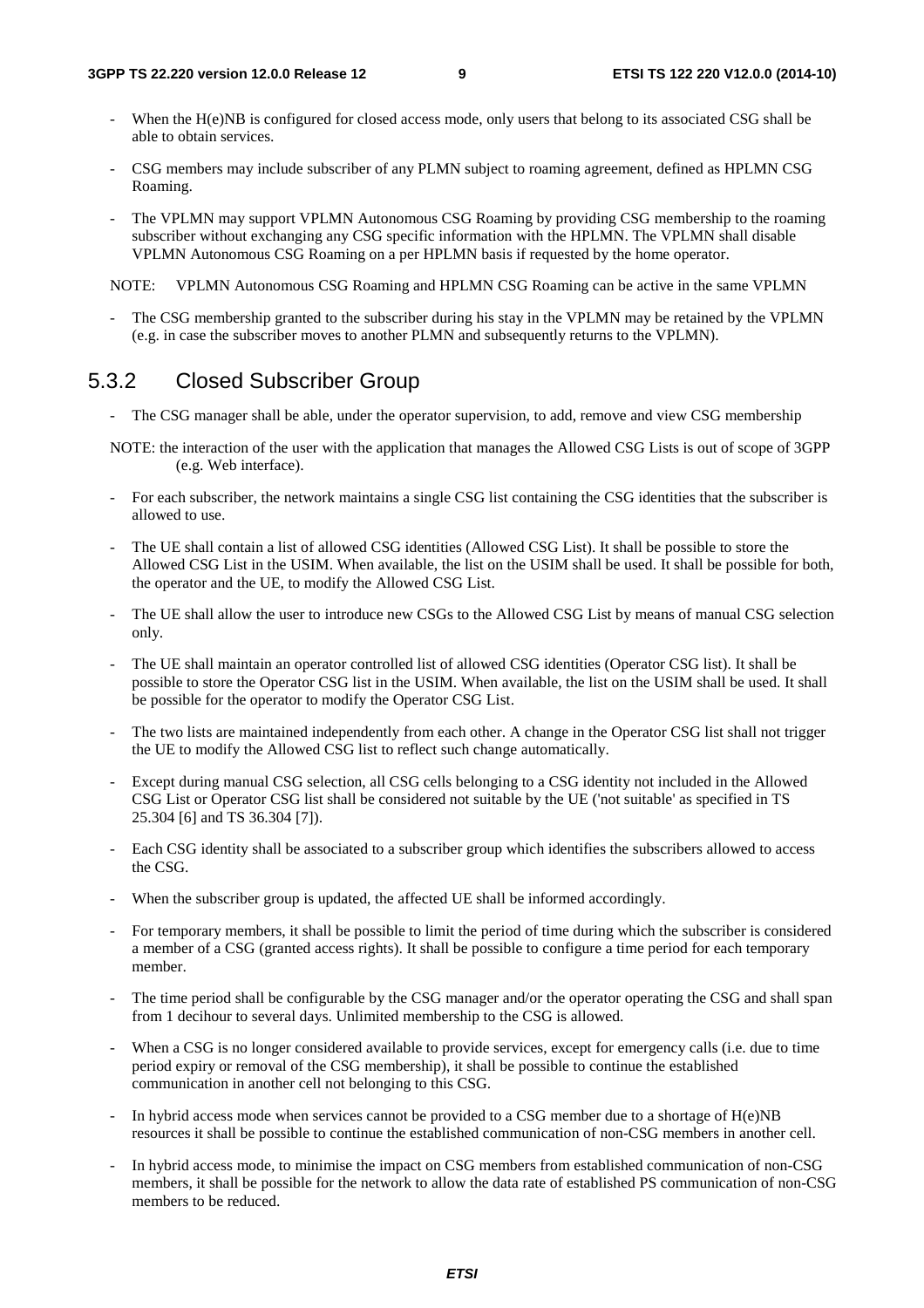## 5.4 Display requirements

### 5.4.1 CSG Type

The CSG Type is an indicator provided by the UE that is configured by the operator.

It shall be possible for the operator to associate a CSG identity in the UE"s Allowed CSG List or the Operator CSG List with a CSG Type. Therefore, it is possible that a CSG identity stored in different UEs may either be associated with the same CSG Type or with different CSG Types.

NOTE: The CSG Type allows, for example, information on the applied billing regime to be given to the user.

- When a UE camps on a cell with a CSG identity that is part of the UE"s Allowed CSG List and or the Operator CSG List has an associated CSG Type, a UE that has a display capability shall provide the user with the associated CSG Type. A UE that does not have a display capability may provide the CSG Type by other means, e.g. voice notification.
- If the CSG Type for a CSG identity has not been configured in the UE, the UE may provide the HNB Name instead. In this case, the user is notified that the UE is providing the HNB Name rather than CSG Type.
- It shall be possible to store the CSG Type in the USIM. As an option, the CSG Type may be stored in the ME. If the CSG Type is present in the USIM, a CSG Type stored in the ME shall be ignored. If the CSG Type is present in the Operator CSG list, a CSG Type present in the Allowed CSG list shall be ignored.
- The CSG Type shall be stored in text and/or graphical format. When the CSG Type has a text component, the CSG Type text length shall not exceed 12 characters in any language.

### 5.4.2 HNB Name

HNB Name is a common name referring to HNB/HeNB as defined in TR 21.905 [1].

- It shall be possible for a CSG cell and for a hybrid cell to broadcast a HNB Name in free text format. The UE may display the HNB Name when camping on the cell where it is broadcasted. The HNB Name, if broadcasted or stored in the UE, shall be available to the user during manual CSG selection. The HNB Name shall be configurable by the operator or the H(e)NB Hosting Party at the discretion of the operator.
- The HNB Name length shall not exceed 48x8 bits.
- NOTE 1: In order to allow the maximum flexibility in the way the HNB Name is configured in any language, UTF-8 coding should be used; this allows a maximum length of 48 characters coded on one byte, 24 characters on two bytes, 16 characters on 3 bytes down to a minimum of 12 characters if all characters are encoded on 4 bytes.
- If available and depending on operator preferences a HNB Name may be stored together with the associated CSG Identity in the UE"s Operator CSG List.
- If available and depending on operator preferences a HNB Name may be stored together with the associated CSG Identity in the UE"s Allowed CSG List.
- A HNB Name present in the Operator CSG list shall take precedence over a HNB Name present in the Allowed CSG list, which in turn shall take precedence over the broadcasted HNB Name.
- NOTE 2: The UE"s Operator CSG List and Allowed CSG List are stored on the USIM or, optionally, in the ME as specified in section 5.3.2.
- NOTE 3: The HNB Name is necessary in order to aid the user in choosing the correct CSG identity when performing a manual CSG identity selection.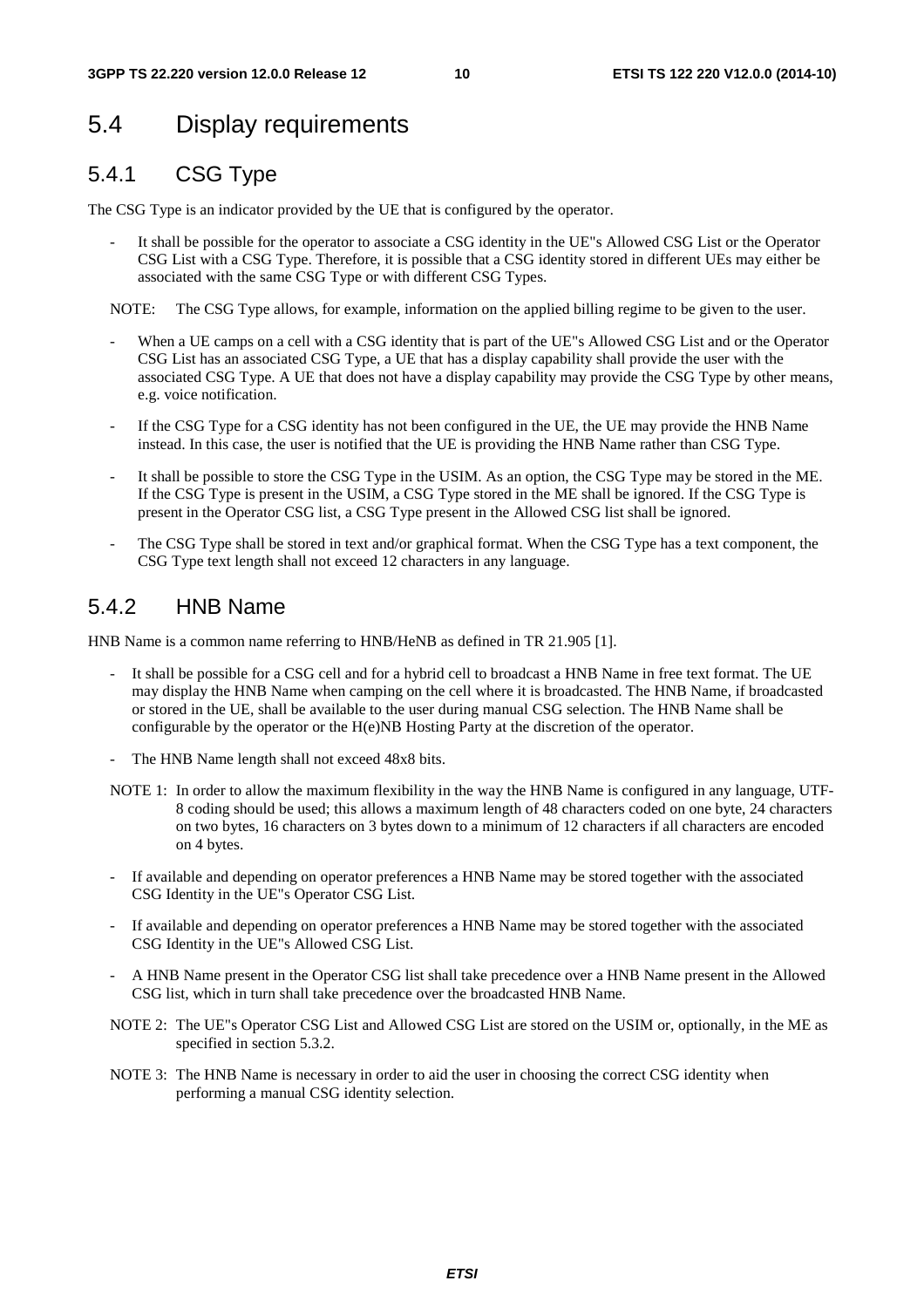## 5.5 Mobility Aspects for Home NodeB and Home eNodeB

### 5.5.1 PLMN selection

The standard automatic and manual network selection procedures are used to register a UE on a PLMN via a H(e)NB.

### 5.5.2 Idle-mode operation

In addition to normal cell reselection procedures, the following requirements apply:

- It shall be possible to support idle mode mobility between a  $H(e)NB$  cell and other cells and between  $H(e)NB$ cells.
- A UE in idle mode shall prefer to select a cell whose CSG Identity is in the UE"s Allowed CSG List or in the Operator CSG list, when the cell reselection criteria has been met.

NOTE: All CSG identities on the Allowed CSG list and the Operator CSG list have the same priority.

The cell reselection procedure should not result in excessive power consumption in the UE.

### 5.5.3 Connected mode operation

- It shall be possible to support service continuity, including handover, between a  $H(e)NB$  cell and other cells and between H(e)NB cells. This includes H(e)NB cells in residential and enterprise environment.
- For operational and deployment purposes, handovers between a H(e)NB cell and other cells and between H(e)NB cells should not significantly increase mobility related signalling.
- Data session(s) may be terminated by the network after the UE leaves the H(e)NB coverage area on a per UE basis (e.g. based on subscriber tariff change).

### 5.5.4 Manual CSG selection

The user shall be able to request the UE to perform a scan for available CSGs. When such request is received the UE shall perform a scan of available CSGs, their CSG Identities and their HNB Names. In the UE display, the available CSGs shall be represented by their associated HNB Names and PLMN Name(s). If the HNB Name is not available, the CSG Identity shall be displayed instead.

An indication shall be given to the user as to which of the available CSGs is contained in the Allowed CSG List or Operator CSG list. The available CSGs shall be displayed in the following order:

- The CSGs, whose CSG Identities are contained in the Allowed CSG list.
- The CSGs, whose CSG Identities are contained in the Operator CSG List.
- Any other CSG, whose CSG Identity is not included in the Allowed CSG List or the Operator CSG list.

The HPLMN shall configure, on a PLMN basis, the UE to display the available CSGs so that either:

- all CSGs are displayed, or
- only CSGs in the Operator CSG List are displayed.
- NOTE: It is assumed that OMA DM/OTA will be used by the HPLMN to configure the ME/USIM

By default, the UE shall display all available CSGs for any PLMN, unless the UE has been configured by the HPLMN, for a specific PLMN, to display only CSGs in the Operator CSG List that are available.

When the user selects an entry in the list, the UE shall reselect any of the available cells with the CSG chosen by the user.

The UE shall attempt to register to the PLMN.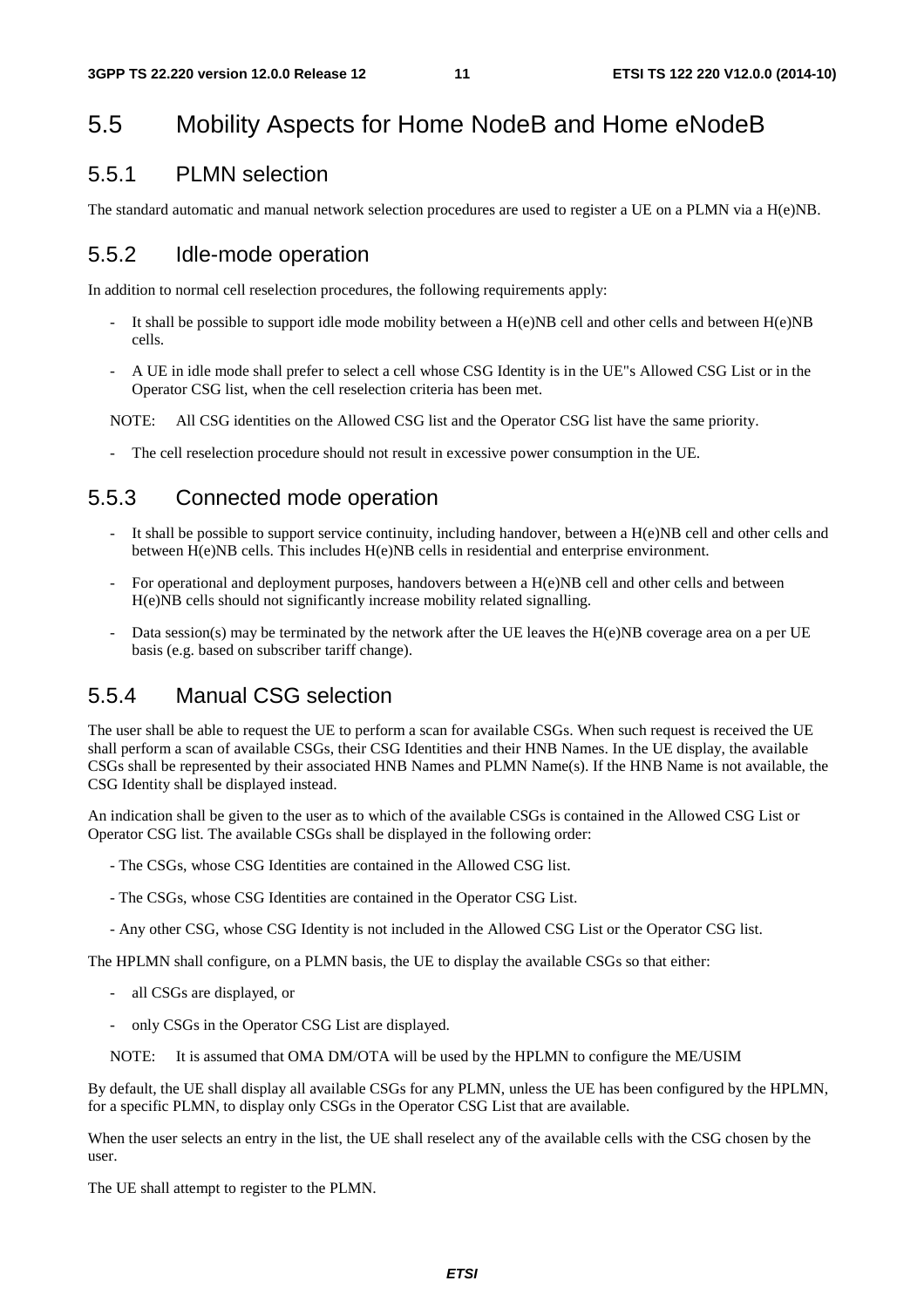If the registration attempt is accepted, the UE shall add the CSG identity to the Allowed CSG list unless the cell is a hybrid cell or the identity is already present in the list.

If the registration attempt is accepted and the UE is allowed to add the CSG identity to the Allowed CSG list then the UE may add the broadcasted HNB Name to the Allowed CSG list.

If the registration attempt is rejected and the CSG entry is in the Allowed CSG list, that CSG and the associated HNB Name shall be removed from the Allowed CSG list.

In addition, when the user manually selects a CSG in a PLMN, which is different from the last registered PLMN, the following behaviour applies:

- The UE shall enter into Manual PLMN Selection state.
- The UE shall attempt to register to the PLMN. This PLMN shall not be stored as the Last Registered PLMN.
- When the UE is no longer in the service area of the CSG the UE shall return to the previous PLMN Selection state.

### 5.6 Services support

### 5.6.1 General

- Subject to availability of network resources there shall be no difference in the user experience when using the PLMN provided services via H(e)NB or via NodeB/eNodeB (NB/eNB).
- Depending on operator preferences and in compliance with regulatory requirements ETWS and PWS [9] shall be supported.
- Any additional registration and paging load as a result of  $H(e)NB$  deployment shall be minimized.
- Deployment of H(e)NBs and NB/eNBs on the same spectrum should not degrade the performance of UEs receiving service from NB/eNBs.
- Deployment of H(e)NBs and NB/eNBs on the same spectrum should not degrade the NB/eNB"s coverage and capacity.

### 5.6.2 Emergency services

- Subject to local regulatory requirements, H(e)NB shall support emergency calls, as specified in TS 22.101 [4].
- It shall be possible for the operator to provide location information of the UE attempting an emergency call over a H(e)NB. The location information shall be sufficiently accurate to comply with the regulatory requirements that apply to the area where the  $H(e)NB$  is deployed.

### 5.6.3 IMS Interworking

The operator can provide CS-to-IMS interworking as specified in the IMS Centralized Services clause of TS 22.101 [4].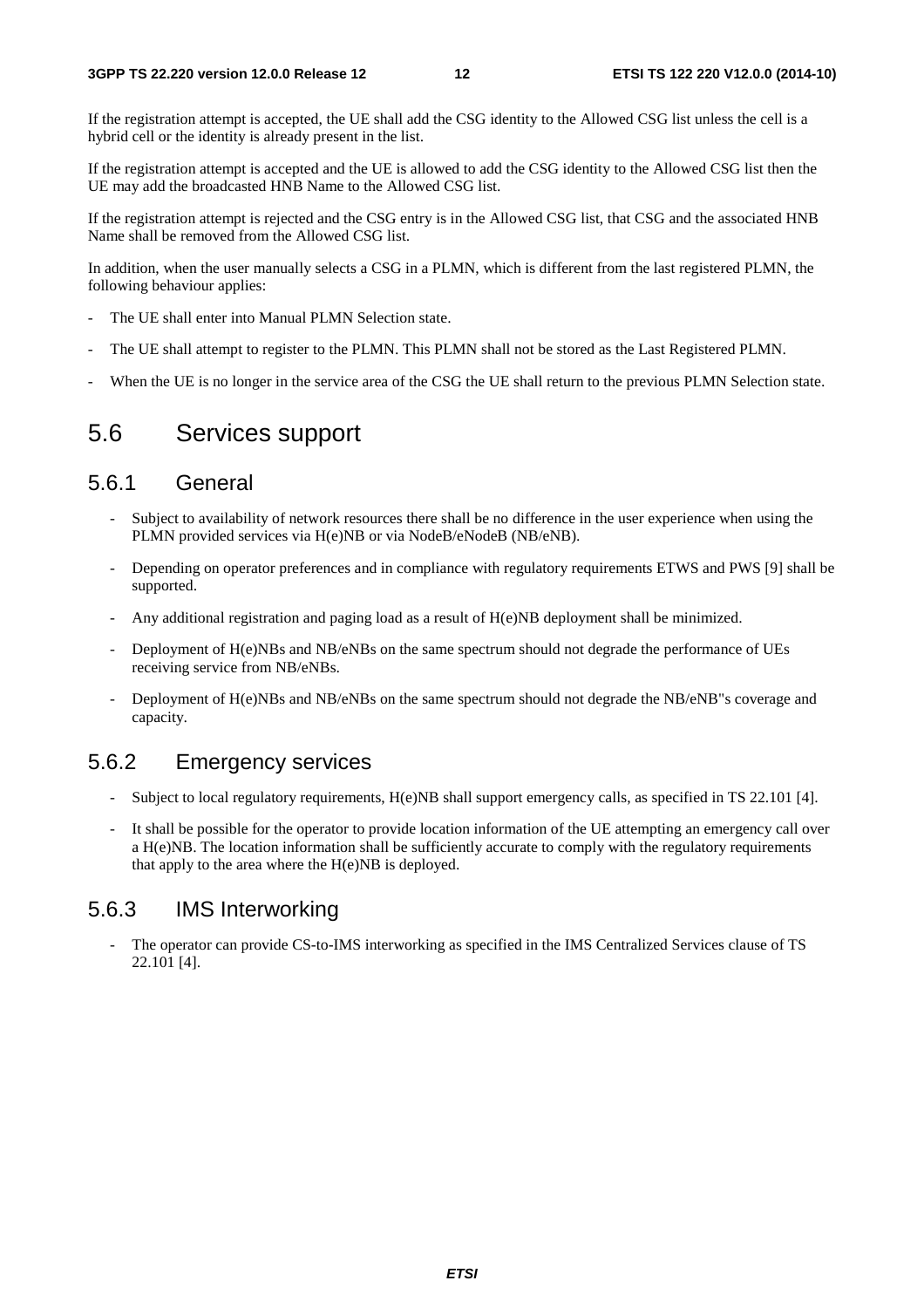## 5.7 Local IP Access (LIPA)

### 5.7.1 Description

Local IP Access provides access for IP capable UEs connected via a H(e)NB (i.e. using H(e)NB radio access) to other IP capable entities in the same residential/enterprise IP network. Data traffic for Local IP Access is expected to not traverse the mobile operator"s network except mobile operator network components in the residential/enterprise premises. Signaling traffic will continue to traverse the mobile operator network. The residential/enterprise IP network itself and the entities within that network are not within the scope of 3GPP standardisation.

NOTE: It is not precluded that a small amount of data traffic for Local IP Access (e.g. user packets that trigger paging) be forwarded via the mobile operator's network, provided there is a trust relationship between the H(e)NB hosting party and the mobile operator.





scope of Local IP access

### 5.7.2 General requirements

A H(e)NB subsystem shall be able to support Local IP Access in order to provide access for IP capable UEs connected via a H(e)NB subsystem (i.e. using H(e)NB radio access) to other IP capable entities in the same residential/enterprise IP network.

- Simultaneous access from a UE to the mobile operator"s core network (e.g. internet, PLMN services) and Local IP Access to a residential/enterprise IP network shall be supported.
- Subject to regulatory requirements, Local IP Access traffic shall be routable only between the UE, H(e)NB and other entities within the residential/enterprise IP network.
- A UE shall have a valid subscription with the mobile operator in order to use Local IP Access.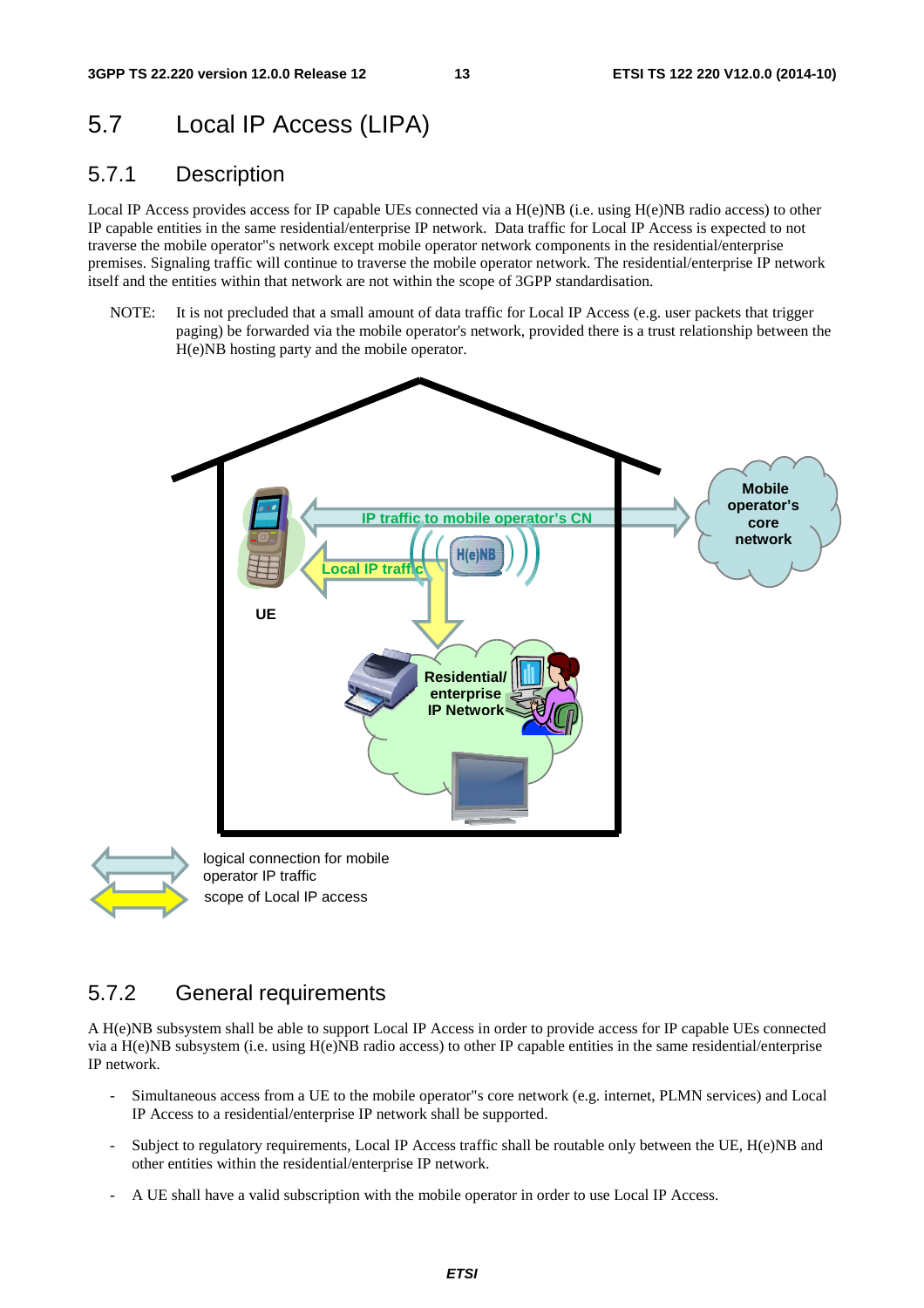- A UE shall be able to use Local IP Access in a visited network subject to roaming agreement between mobile operators.
- The HPLMN shall be able to enable/disable LIPA usage when the UE roams to particular VPLMNs.
- Local IP Access shall not affect services running in parallel for the same UE.
- Pre-Rel 10 UEs should be able to use Local IP Access.
- The user may be notified when a  $H(e)NB$  provides access to a residential/enterprise IP network
- A UE using Local IP Access shall be contactable by another IP endpoint in the same residential/enterprise IP network via Local IP Access.
- The operator shall be able to configure the network to support connection request from a UE so that a LIPA connection is used when the UE is located within the residential/enterprise IP network, and a regular connection via the Core Network is used otherwise.
- It shall be possible for a UE to maintain its IP connectivity to the residential/enterprise IP network when moving between H(e)NBs within the same residential/enterprise IP network. Any interruption to this IP connectivity shall be limited to levels comparable to that of the IP connectivity for PLMN services.
- NOTE: Loss of access to the residential/enterprise IP network is acceptable as a UE moves out of H(e)NB coverage.
- The mobile operator shall be able to configure the  $H(e)NB$  to enable/disable Local IP Access.
- The mobile operator shall be able to enable/disable Local IP Access per user subscription per CSG.
- The H(e)NB Hosting Party, within the limits set by the mobile operator, shall be able enable/disable Local IP Access per H(e)NB.
- The H(e)NB subsystem shall allow the mobile operator to make traffic and signalling performance measurements related to Local IP Access for each user and for the H(e)NB.
- The H(e)NB subsystem shall allow the mobile operator to collect fault management information related to Local IP Access for each H(e)NB.
- NOTE: It is possible for the H(e)NB Hosting Party to use additional access control mechanisms (e.g. using a password) to restrict access of UEs to the residential/corporate IP network. However, such additional access control is out of scope of 3GPP standardisation.
- Local IP Access shall not compromise the security of the mobile operator"s network.

## 5.8 Managed Remote Access to home based network

- The H(e)NB may support remote access for a CSG member to the home based network from a UE via a PLMN in order to provide access to IP capable devices connected to the home based network.
- It shall be possible to restrict the access to the home based network on per-subscriber basis (e.g. some subscribers may have managed access to their home network and others may not).

## 5.9 Selected IP Traffic Offload (SIPTO) at Local Networks

It shall be possible that a H(e)NB SubSystem supports Selected IP Traffic Offload to provide access for a UE connected via a H(e)NB (i.e. using H(e)NB radio access) to a defined IP network (e.g. the Internet). The following requirements apply to the H(e)NB SubSystem to support Selected IP Traffic Offload at the local residential/enterprise IP network:

- Selected IP Traffic Offload shall be possible to be done without traversing the mobile operator network, subject to regulatory requirements.
- The mobile operator and the  $H(e)NB$  Hosting Party, within the limits set by the mobile operator, shall be able to enable/disable Selected IP Traffic Offload per H(e)NB.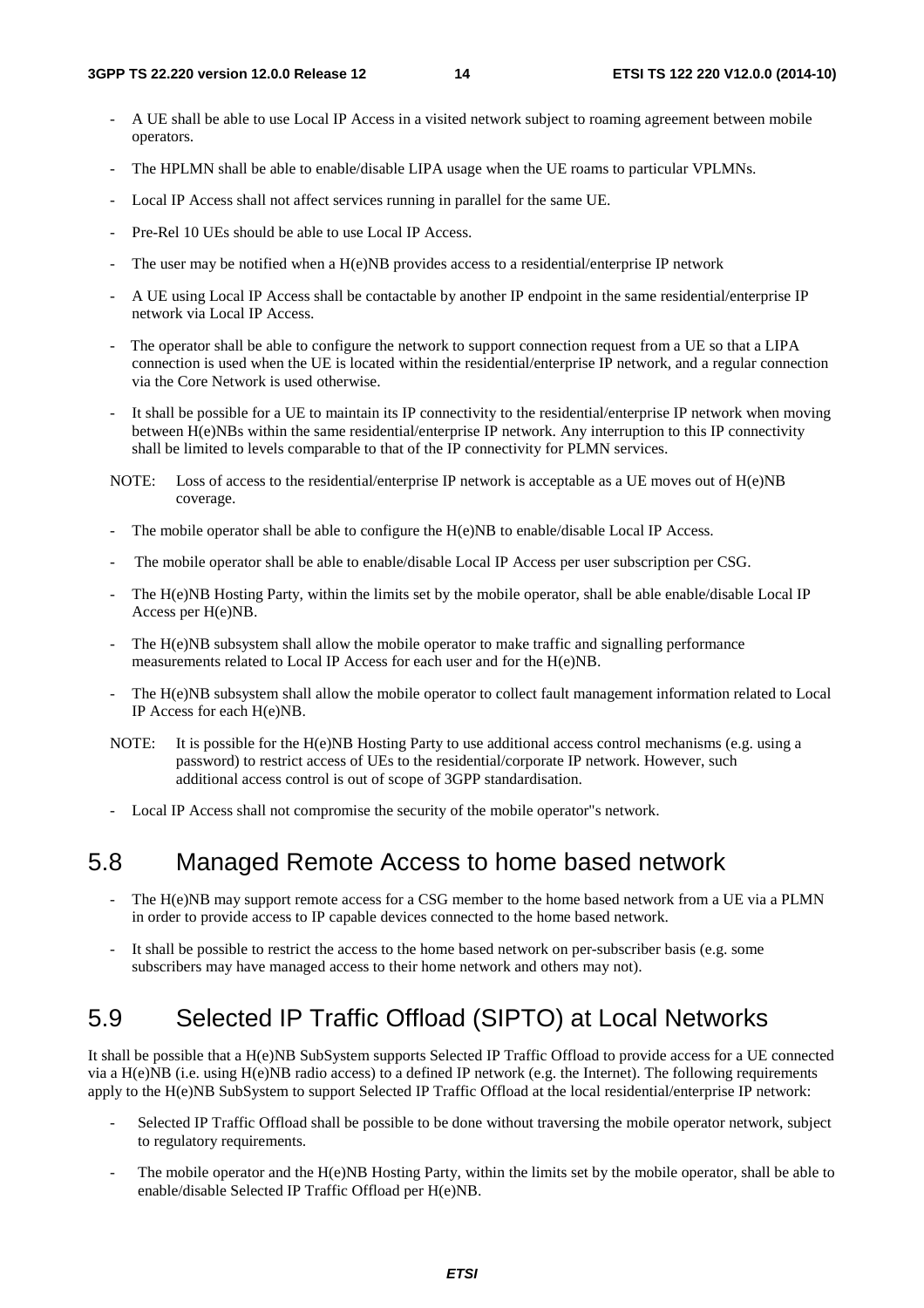Based on mobile operator SIPTO policies and configured user consent per APN, the network shall be able to offload traffic.

Note: There is a possibility that the user's service experience will be different if the user's traffic is offloaded via SIPTO at local residential/enterprise IP networks.

- The SIPTO policies may be defined per APN or per IP flow:
	- SIPTO policies per APN indicate whether all traffic associated with a specific APN is subject to offload;

 - SIPTO policies per IP flow are routing policies indicating which APN to use for a specific IP flow. The Operator may provide routing policies to the UE that assist the UE in routing the IP flows towards an appropriate APN. This is applicable for UE regardless of whether or not it has established IP connectivity to the local enterprise/residential network.

- The mobile operator shall be able to configure the SIPTO policies either statically or dynamically.
- Simultaneous connectivity from the UE to the mobile operator"s core network and to a defined IP network (e.g. the Internet) via a fixed residential/enterprise IP network using SIPTO shall be supported.
- Simultaneous access from the UE to PLMN services and to fixed services via a fixed residential/enterprise IP network using SIPTO shall be supported.

Requirements that are common with Selected IP Traffic Offload in the mobile operator networkcan be found in section 4.3.5 in [4].

## 5.10 UICC and H(e)NB

Optionally, the H(e)NB may support identification and authentication of the H(e)NB Hosting Party by means of a UICC-based application.

This application may also contain information for the initial provisioning (e.g. the O&M system contact).

If the H(e)NB supports the H(e)NB Hosting Party application,

- The H(e)NB shall support the use of the operator"s UICC application management platform to configure the Hosting Party application.
- The UICC application shall be able to acquire the geographical location of the  $H(e)NB$ .

Note: UICC application management is specified in 3GPP TS 31.115 [11] and 3GPP TS 31.116 [12].

- 5.11 Void
- 5.11.1 Void
- 5.11.2 Void

## 6 Requirements for Home NodeB

### 6.1 Access Control

It shall be possible to control access (i.e. accept and reject connection requests) of pre-Release 8 UEs.

NOTE: Such mechanisms may be different for those used to access control a Release 8 UE.

The operation of a HNB shall not adversely impact the performances of a pre-Release 8 UEs operating in the area where the HNB is active and vice versa.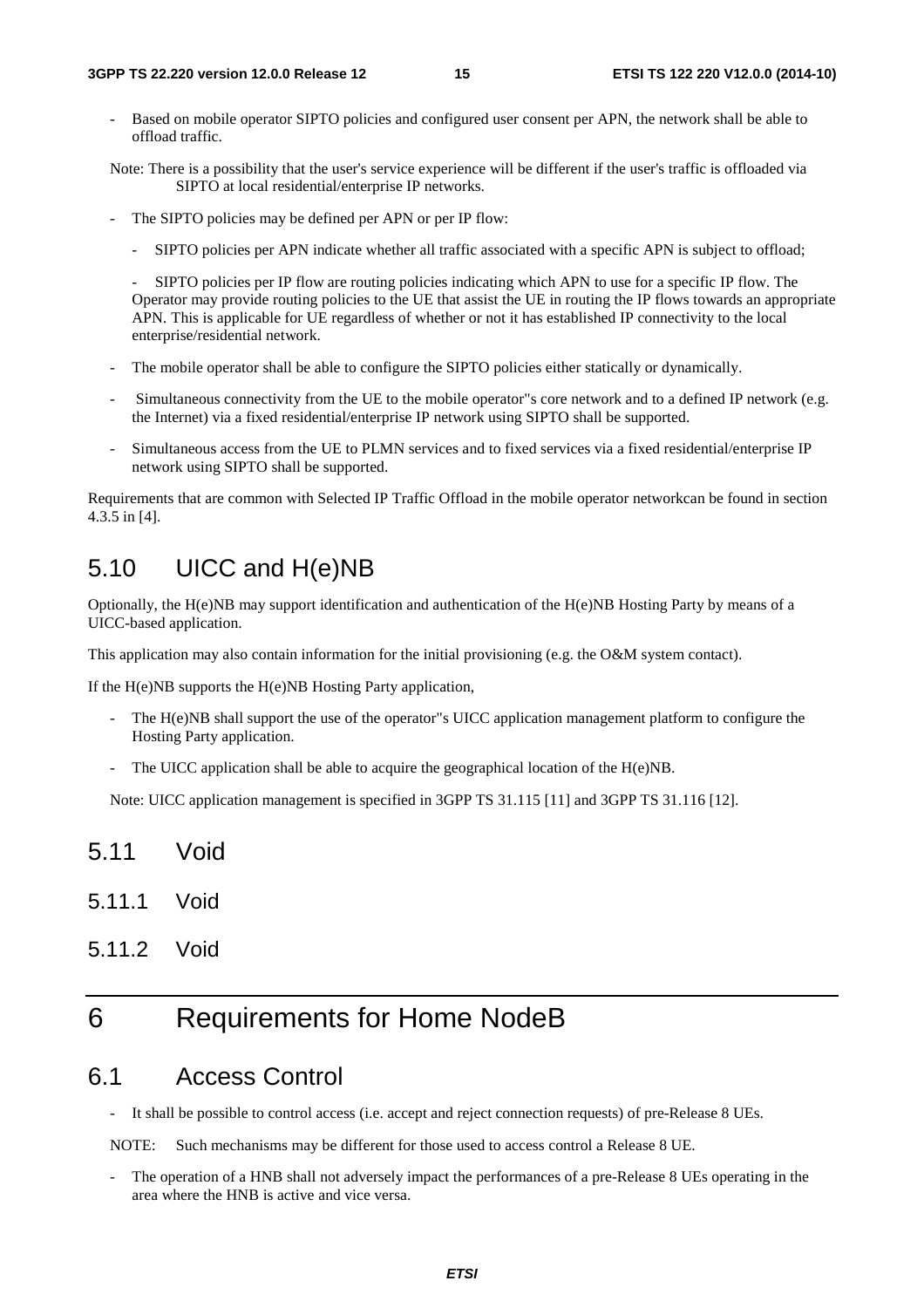The total bandwidth from the HNB towards the network for 4 simultaneous TS11 or TS12, including signalling and overhead, shall not exceed 200 kbps

## 6.2 Void

## 7 Requirements for Home eNodeB

- 7.1 Services support
- 7.1.1 Void

## 8 Quality of Service

### 8.1 General

Subject to agreement between the mobile operator and the broadband access provider, it shall be possible to request resources from the broadband IP backhaul for the QoS treatment for sessions traversing the  $H(e)NB$ subsystem.

### 8.2 Admission Control

- The network shall be able to perform admission control based on the available H(e)NB backhaul resource.
- The network shall be able to set different criteria for admissionThe network control in a hybrid cell for CSG and non-CSG members.

## 9 Security and privacy

## 9.1 General

The use of  $H(e)NB$  shall not compromise the security of any PLMN or broadband access network.

## 9.2 Security Requirements

- The H(e)NB shall provide a high level of security, equivalent or better than Rel-8 3GPP systems.
- Security policy shall be under the control of the H(e)NB network operator.
- The H(e)NB shall not impact the security of the UE.

## 9.3 Privacy

The  $H(e)NB$  shall not compromise user privacy for UEs that are using the  $H(e)NB$ , including communication confidentiality, location privacy and identity protection.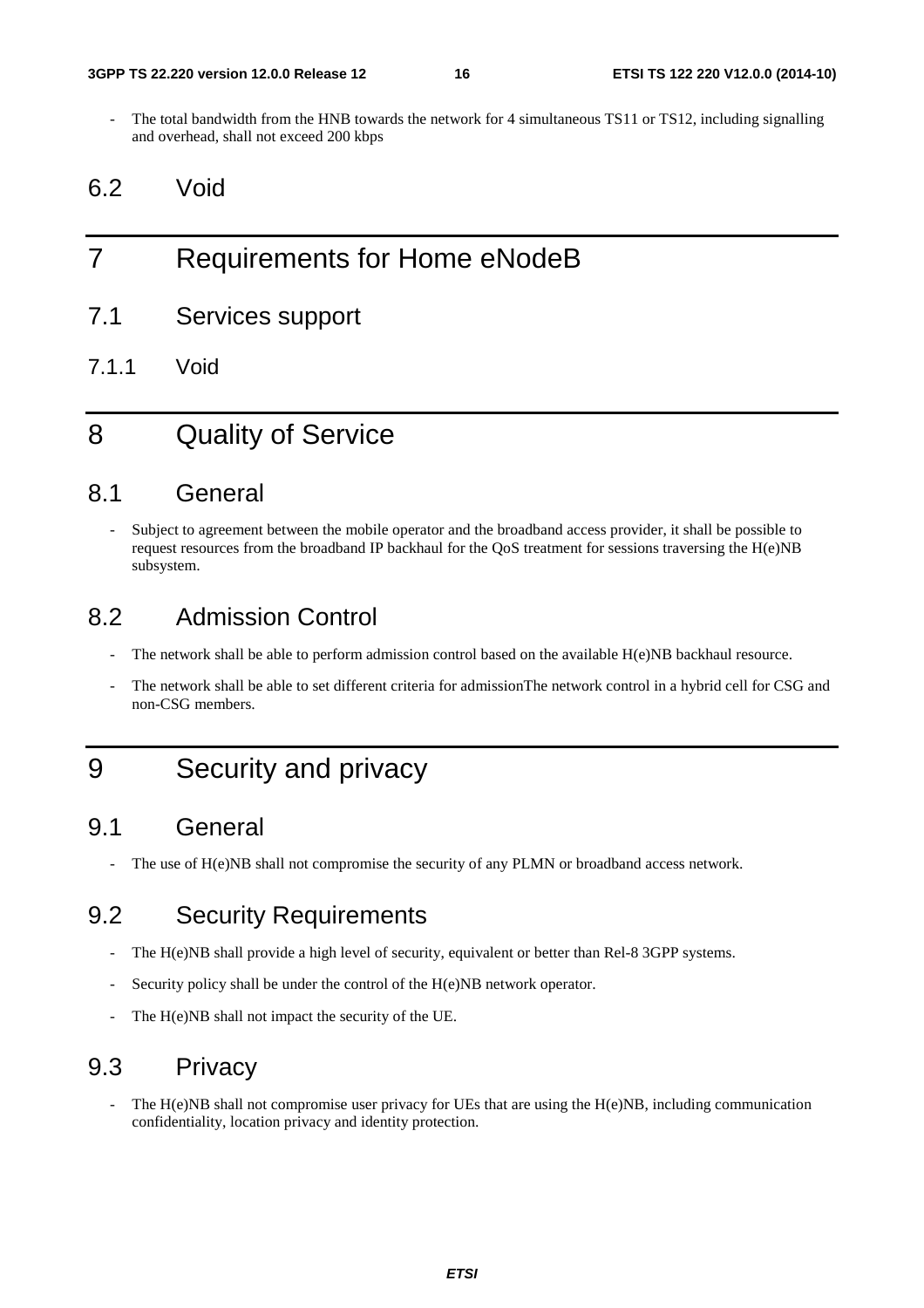## 10 Charging Aspects

NOTE: Refer to charging requirements in TS 22.115 [8]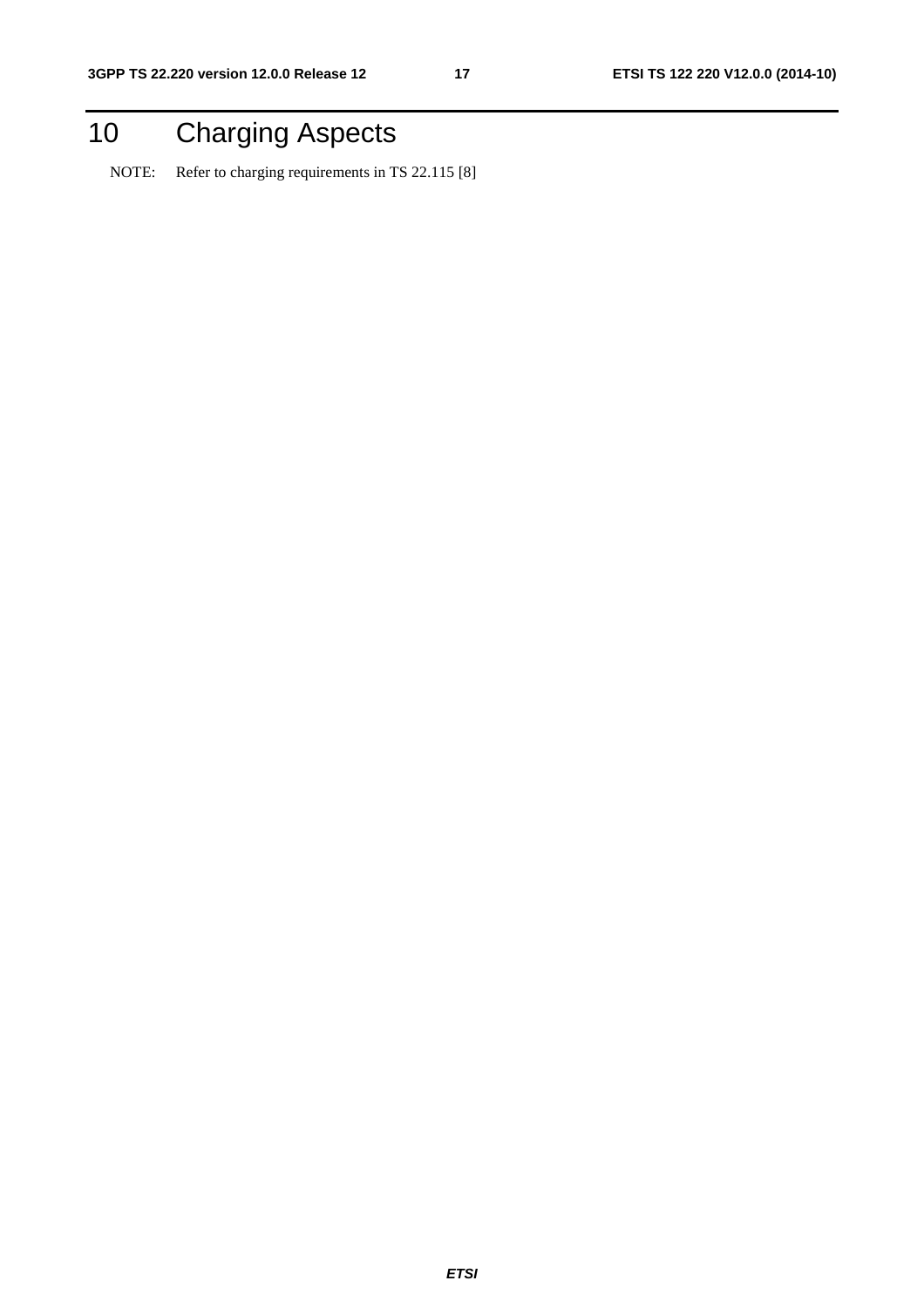## Annex A (informative): Use cases

These use cases do not imply any requirement beyond that which is contained in the normative part of this TS.

#### **Usecase-1: H(e)NB Mobility**

User A connects to the H(e)NB via mobile device. User A should be able to move around within the H(e)NB coverage in the home or enterprise. User should also be able to invoke additional services based on user policy and operator policy.

#### **Usecase-2: H(e)NB Guest Users**

User A and User B are subscribers of Operator 1 and Operator 2 respectively. User A visits User B in his home and User B allows User A to use H(e)NB in User B"s home. User A should be able to access all the services he is subscribed to from Operator 1 based on the policies set by User B and operator 2. Operator 1 and Operator 2 have roaming agreement.

### **Usecase-3: HNB/HeNB – NB/eNB Handovers**

User A subcribes to cellular services of Operator 1 and is authorised to access a HNB/HeNB from same or other operator. User A starts service in the H(e)NB coverage and continues moving into a cellular network. Similarly User A starts service in cellular network and continues moving into H(e)NB coverage. User A does not see any impact on services due to mobility in both cases.

#### **Usecase-4: Access to Home based services**

User A connects to the H(e)NB via mobile device. User A should be able to access home based services (e.g. local digital media servers and digital media players) from the mobile device. Other users may access the home based services subject to H(e)NB Hosting Party policies.

### **Usecase-5: Media Transfer**

User A connects to the H(e)NB via mobile device. User A starts viewing video streaming service on the mobile device. User A then wants to continue viewing the video on a different screen for better viewing. User A should be able to transfer the session to a high-definition TV or PC connected via broadband connection. User A should also be able to transfer the session from the TV or PC to a mobile device and continue the session in the H(e)NB coverage and also in the cellular network.

#### **Usecase-6: IMS capable HNB used for coverage purposes**

In this scenario, the reason for an operator to introduce IMS capable HNB is to offload voice traffic from his existing CS core network to IMS. However, as in this scenario the usage of 'legacy' services (e.g. CS Fax) is still assumed - only the utilization of network resources is to be changed - it is requested that IMS capable HNB provides all the services/ capabilities that are provided through regular Node B from the beginning.

#### **Usecase-7: IMS capable HNB for a new business model**

This scenario starts with a view that HNB is located in the user"s residence and the UE is the preferred equipment to interact with home services/ applications. New business can be expected there. In this scenario, some of the CS services/ capabilities that are provided through regular Node B might not be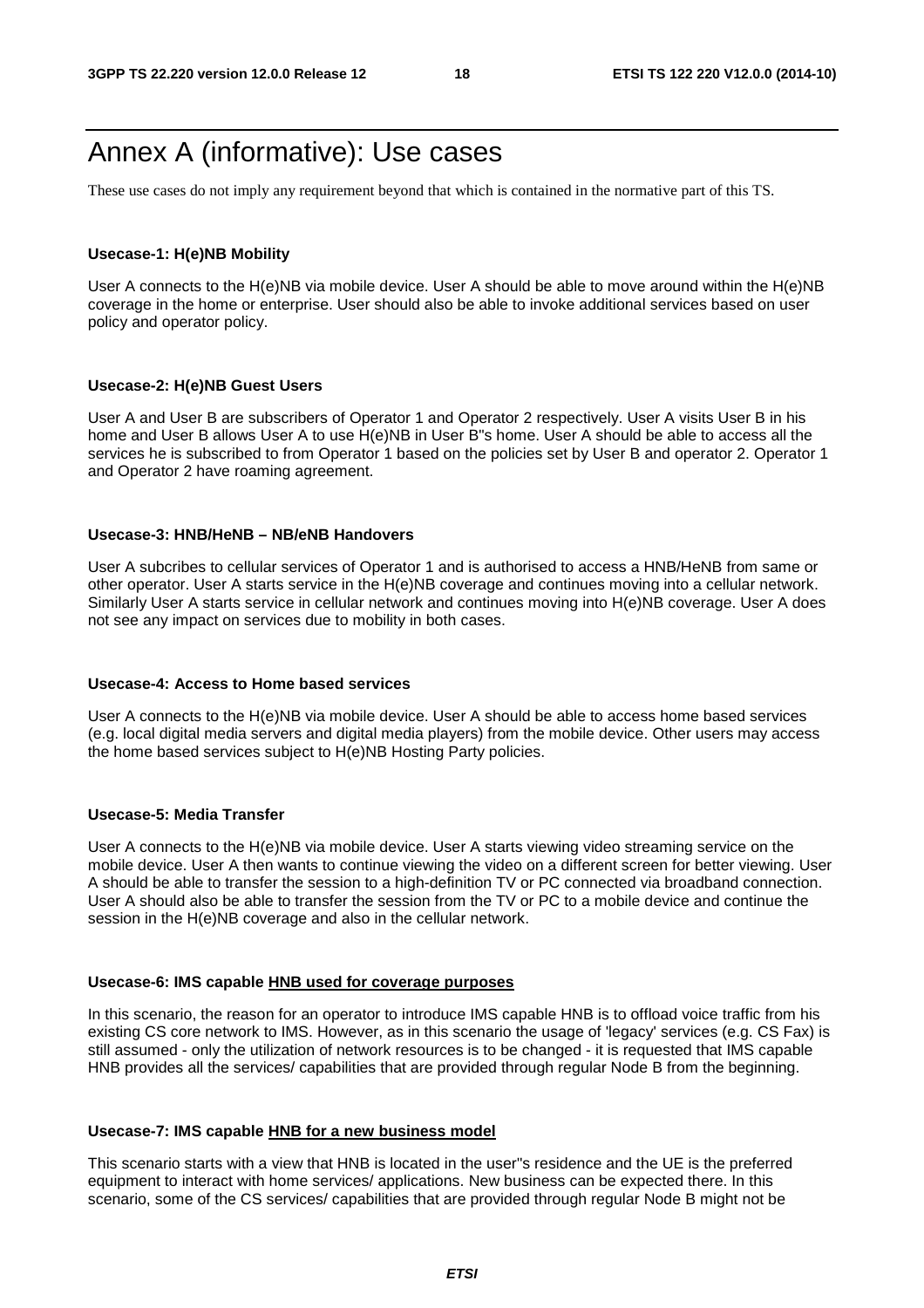needed or might be provided in a later step if the operator could instead offer attractive new services under IMS capable HNB only.

#### **Usecase-8: IMS capable HNB for Green field operator**

This scenario expects new players to get into the mobile market. In this scenario, they would aim to deploy cost efficient and future proof infrastructure, i.e. no CS domain but IMS/PS domain only, regardless of whether or not UEs have IMS client on them.

#### **Usecase-9: Hybrid access mode**

In order to improve the coverage in a shopping mall, H(e)NBs are deployed. The shopping mall owner may have been provided a special deal by the network operator where the employees of the shopping mall will get preferential charging rates and priority access when accessing services via these H(e)NBs. In exchange, the shopping mall owner allows the public to use the H(e)NBs to access the normal network operator services. The H(e)NB Hosting Party should not need to manage the public access and the public should not need to do anything special in order to get services on the H(e)NB.

#### **Use case-10: Open access mode**

Typically to enhance coverage or capacity of an operator"s public network, for example in railway stations, airports, stadiums, etc, taking benefit of the H(e)NBs additional functionality (e.g. uncoordinated deployment).

#### **Usecase-11: HNB interacts with Home network**

User A connects with his UE (possibly a pre-Rel 9 UE) to the HNB with IMS Interworking and Local IP Access to the home network capabilities. The home network accommodates home network devices (Intercom, Door lock, Network radio, Photo server, etc.) and the HNB. User A should be able to communicate with a visitor at Intercom via the mobile device.

#### **Usecase-12: HNB interacts with IP-PABX**

User A connects with his UE (possibly a pre-Rel 9 UE) to a HNB with IMS Interworking and Local IP Access to the home network capabilities at an office. The HNB might be deployed and interconnect with an enterprise extension telephone system (e.g. SIP based PABX). User A should be able to make/receive an extension call to/from fixed line UE under SIP based PABX. In addition, User A with the mobile device and User B with computers should be able to access a common groupware server at the office and share the same information such as schedule, emails, etc.

#### **Usecase-13: Electronic customer guide in shopping centre, using Local IP access**

A department store or shopping centre provides electronic shopping guide. When user A enters into a shopping centre where a shopping centre H(e)NB is installed, an invitation indication shows up on his mobile device which he accepts. This allows him access to the centre"s H(e)NB. Subsequently, he accesses the centre"s customer service server, which is only accessible through the H(e)NB where he uploads his shopping list. The customer service server responds a list of sale items of similar nature. He accepts or declines the various choices and the final shopping list is downloaded to his UE. While user A is waiting, User A watches free TV show or advertisement provided through the H(e)NB for the shop customer. While in the shopping centre the user has simultaneous access to operator"s and local shopping centre services.

#### **Usecase-14: Local IP Access**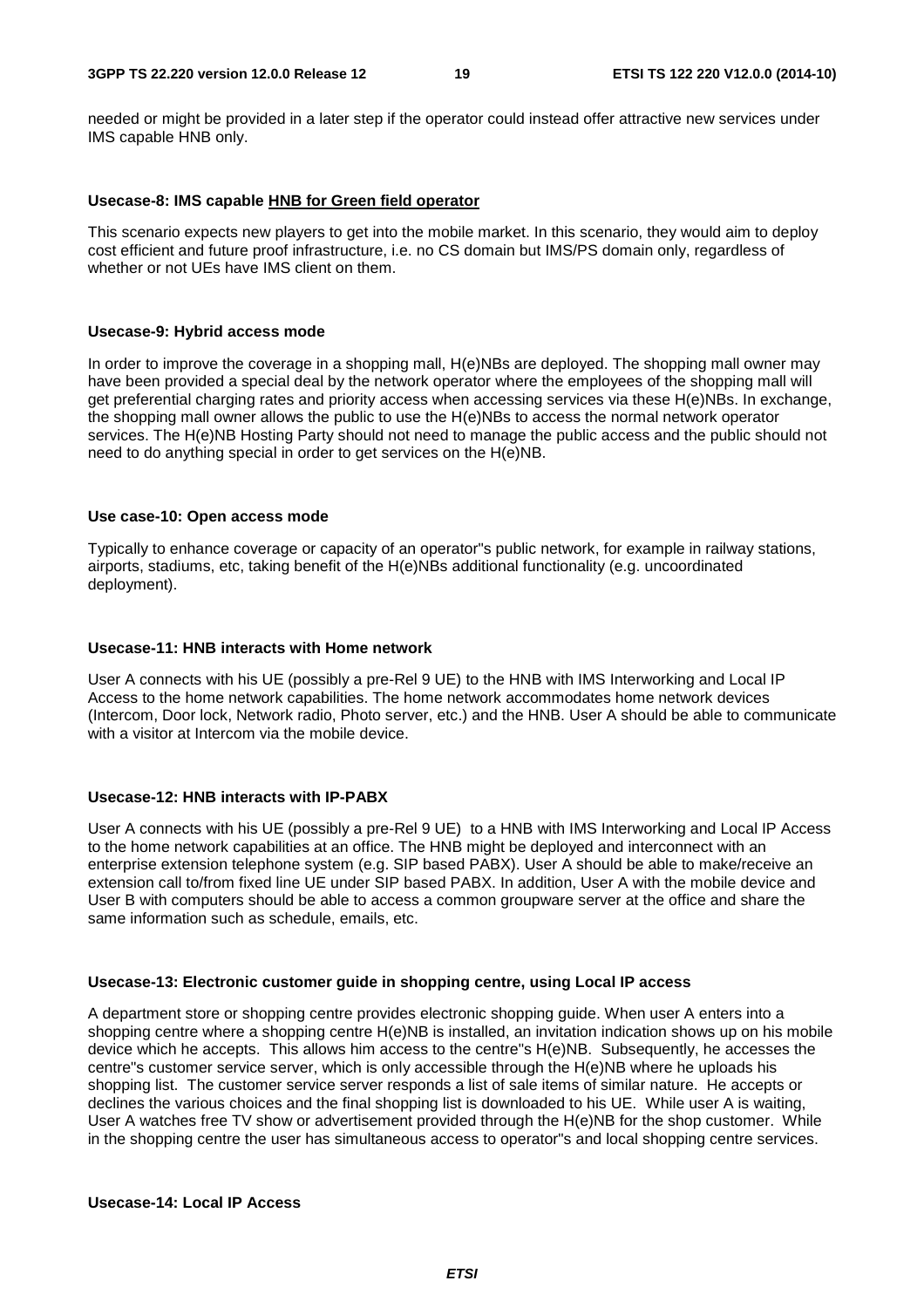The user has the subscription through home operator H. The user is served by the home operator H. The UE obtains IP connectivity in both a local gateway to obtain local connectivity for IMS services (e.g. as in local IP access or for enterprise scenarios with call to other terminals in the PABX area) and to a home gateway (as in normal connectivity for IMS services). For IMS sessions to be routed to e.g. remote terminals, the traffic is sent through the connectivity with the home gateway, whereas for IMS session that can be routed locally (e.g. based on local phone number), the traffic is sent through the connectivity with the local gateway through the local IP access. Whether the UE routes a specific IMS session through the local access or the home gateway can be controlled on a per session basis. Also, the UE may obtain local connectivity by default (e.g. based on static configuration by the operator) or dynamically based on indication by the IMS server.

### **Usecase-15:**

Subscriber A from Network A owns HNB/HeNB A because of no macro network coverage . Guest user B from Network B visits subscriber A"s house. Subscriber A wants to allow guest user B access to HNB/HeNB A while the guest user B is visiting.

#### **Usecase-16:**

Corporation A has sites in country A, B and C. Corporation A has employees from country A and B. Employees in country A are from Operator AA and AB. Employees in country B are from Operator B. Corporation A has HNB/HeNB in country A from Operator AA and country B from Operator B. Employees from country A and B are allowed access to HNB/HeNBs in country A and B.

#### **Usecase-17: Content-sharing services in the residential IP network**

During a trip to the zoo Alice has taken several pictures and has recorded a video clip on her UE. After returning home her UE connects to the H(e)NB in the home and accesses the residential IP network. The local devices (video, printer, ..) are automatically discovered by the UE. Alice views the videos on her video player, prints photos on her printer, uploads her media onto media server, and downloads media for her next outing.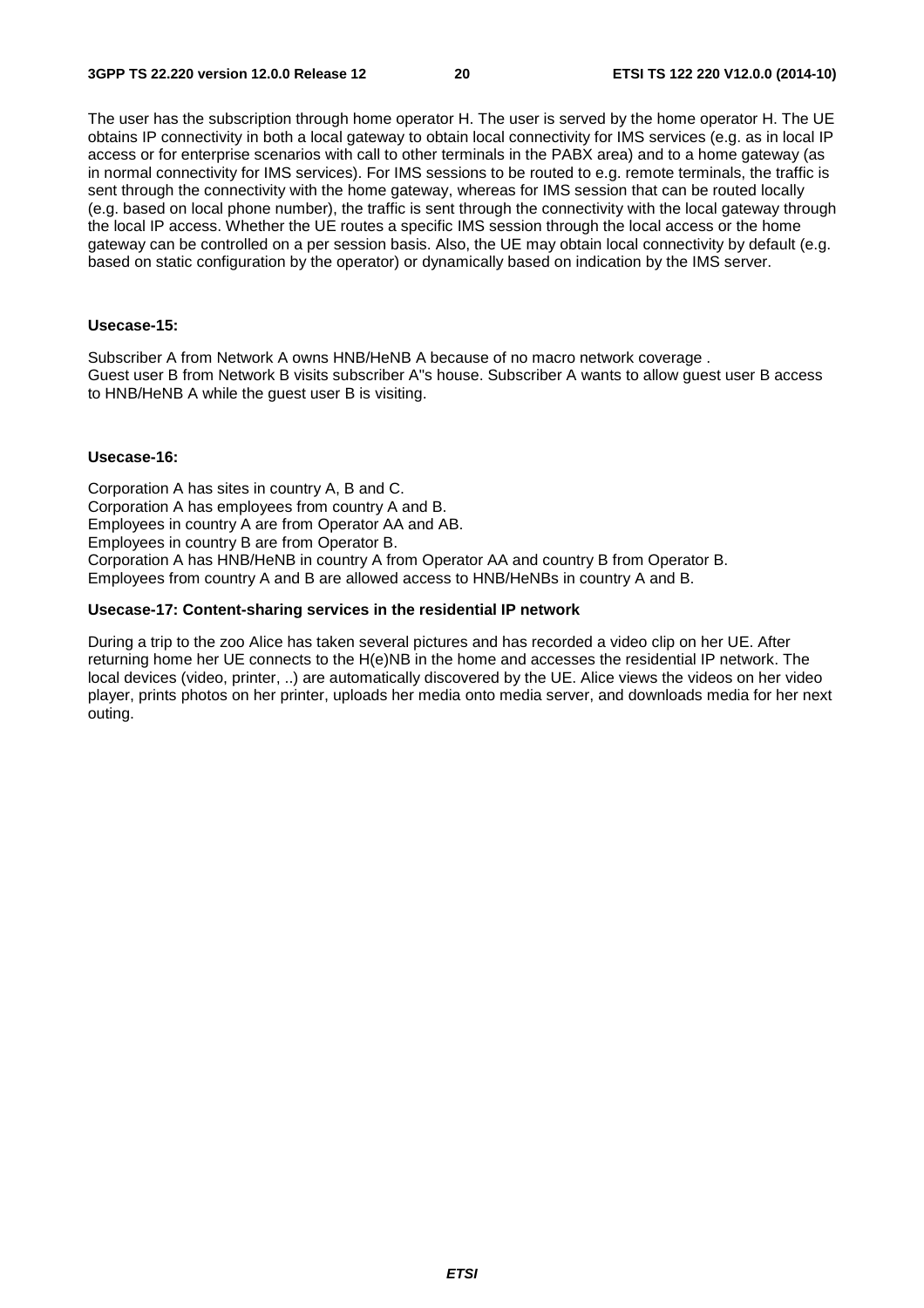## Annex B (informative): Clarification of H(e)NB Access Modes

Table B.1 illustrates the different H(e)NB Access Modes and what access is allowed for UEs of any release depending on whether the UE is allowed access to the CSG.

In Table B.1 'Access' means 'Access to services'.

'Preferential access' means the user will get preferential access to the cell.

|                              | <b>H(e)NB Access Mode</b> |           |                            |  |  |  |  |
|------------------------------|---------------------------|-----------|----------------------------|--|--|--|--|
|                              | Open                      | Closed    | <b>Hybrid</b>              |  |  |  |  |
| UE allowed access to CSG     | Access                    | Access    | <b>Preferential Access</b> |  |  |  |  |
| UE not allowed access to CSG | Access                    | No Access | Access                     |  |  |  |  |

| Table B.1: H(e)NB access for UEs of any release |  |  |
|-------------------------------------------------|--|--|
|-------------------------------------------------|--|--|

NOTE: Pre Release 8 UEs can only access HNBs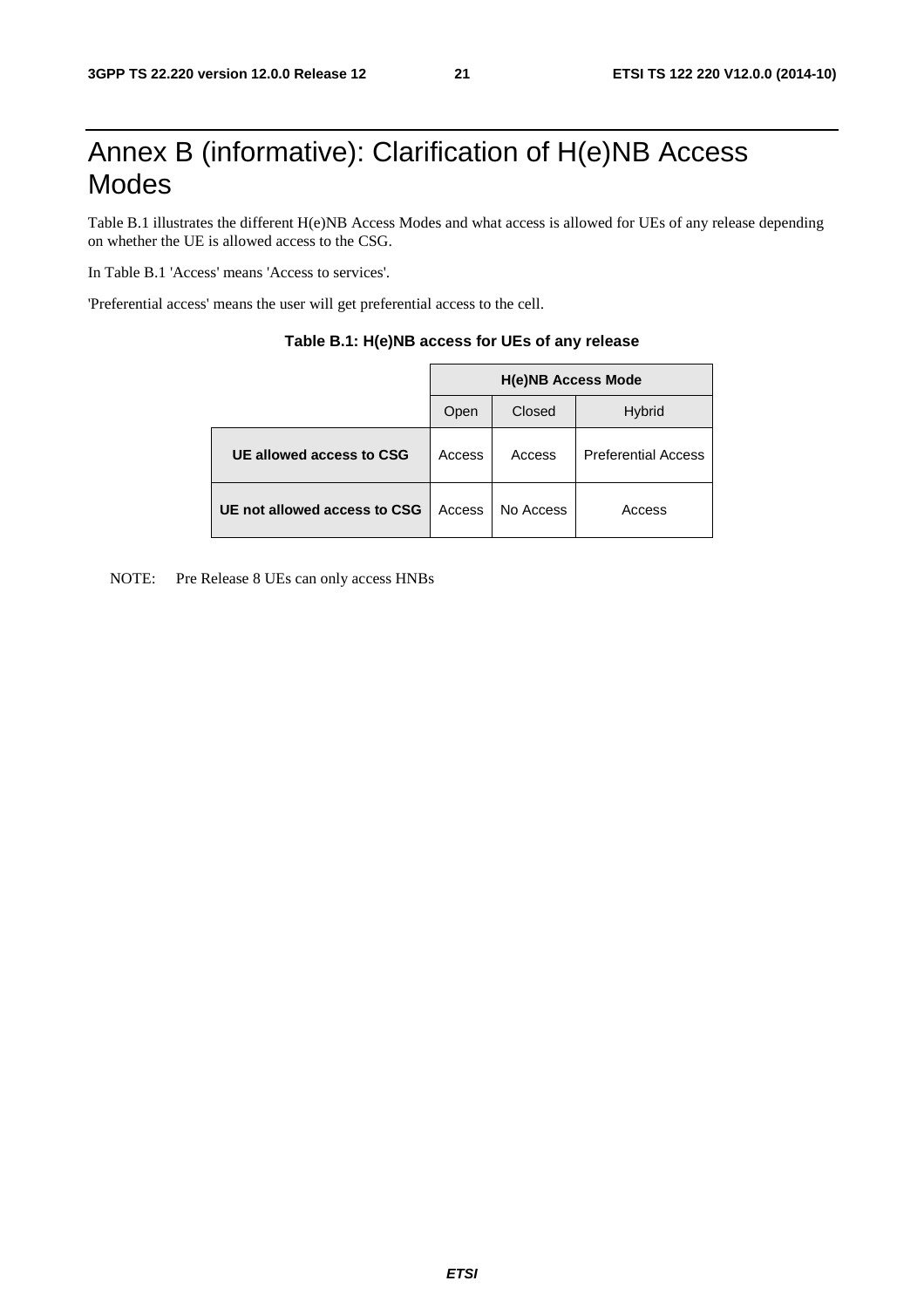## Annex C (informative): Overview of identifiers and names.

| item                            | used for                                                                                | associated with                                                                                              | permanently stored in                                                                                                                                                             | distribution method                                                                                                                                                                                                                                                                                                                                                   | displayed to user                    | comment                                                                                                                                            |
|---------------------------------|-----------------------------------------------------------------------------------------|--------------------------------------------------------------------------------------------------------------|-----------------------------------------------------------------------------------------------------------------------------------------------------------------------------------|-----------------------------------------------------------------------------------------------------------------------------------------------------------------------------------------------------------------------------------------------------------------------------------------------------------------------------------------------------------------------|--------------------------------------|----------------------------------------------------------------------------------------------------------------------------------------------------|
| H(e)NB<br>equipment<br>identity | administrative<br>$\bullet$<br>purposes                                                 | H(e)NB (physical<br>entity)                                                                                  | H(e)NB<br>$\bullet$<br>administration<br>$\bullet$<br>database of the operator                                                                                                    | O&M procedures                                                                                                                                                                                                                                                                                                                                                        | NO                                   | not known to UE,<br>therefore not useable by<br>UE to identify a<br>H(e)NB                                                                         |
| <b>CSG</b><br>identity          | automatic and<br>manual CSG<br>selection<br>access control<br>$\bullet$<br>to CSG cells | a CSG, i.e.<br>$\bullet$<br>a group of users<br>(UEs).<br>One or More<br>$\bullet$<br>H(e)NBs<br>(CSG cells) | H(e)NB<br>$\bullet$<br>administration<br>database of the operator<br>• Allowed CSG List<br>in the UE if user (UE)<br>is member of CSG<br>(USIM entry takes<br>precedence over ME) | provided by O&M<br>to $H(e)NBs$<br>provided by home<br>PLMN to UEs (the<br>Home PLMN and<br>Visited PLMN should<br>synchronize this<br>information)<br>Provided<br>$\circ$<br>to the UE<br>by OMA<br>DM when<br>stored in<br>the ME,<br>Provided<br>$\Omega$<br>to the UE<br>by OTA<br>when<br>stored in<br>the USIM<br>Provided to UE<br>via manual CSG<br>selection | YES, if HNB Name<br>is not available | A CSG identity is<br>unique within a PLMN.<br>In the UE a CSG ID,<br>together with a network<br>identifier, identifies a<br>CSG globally uniquely. |

## **Table C.1: Overview of identifiers and names**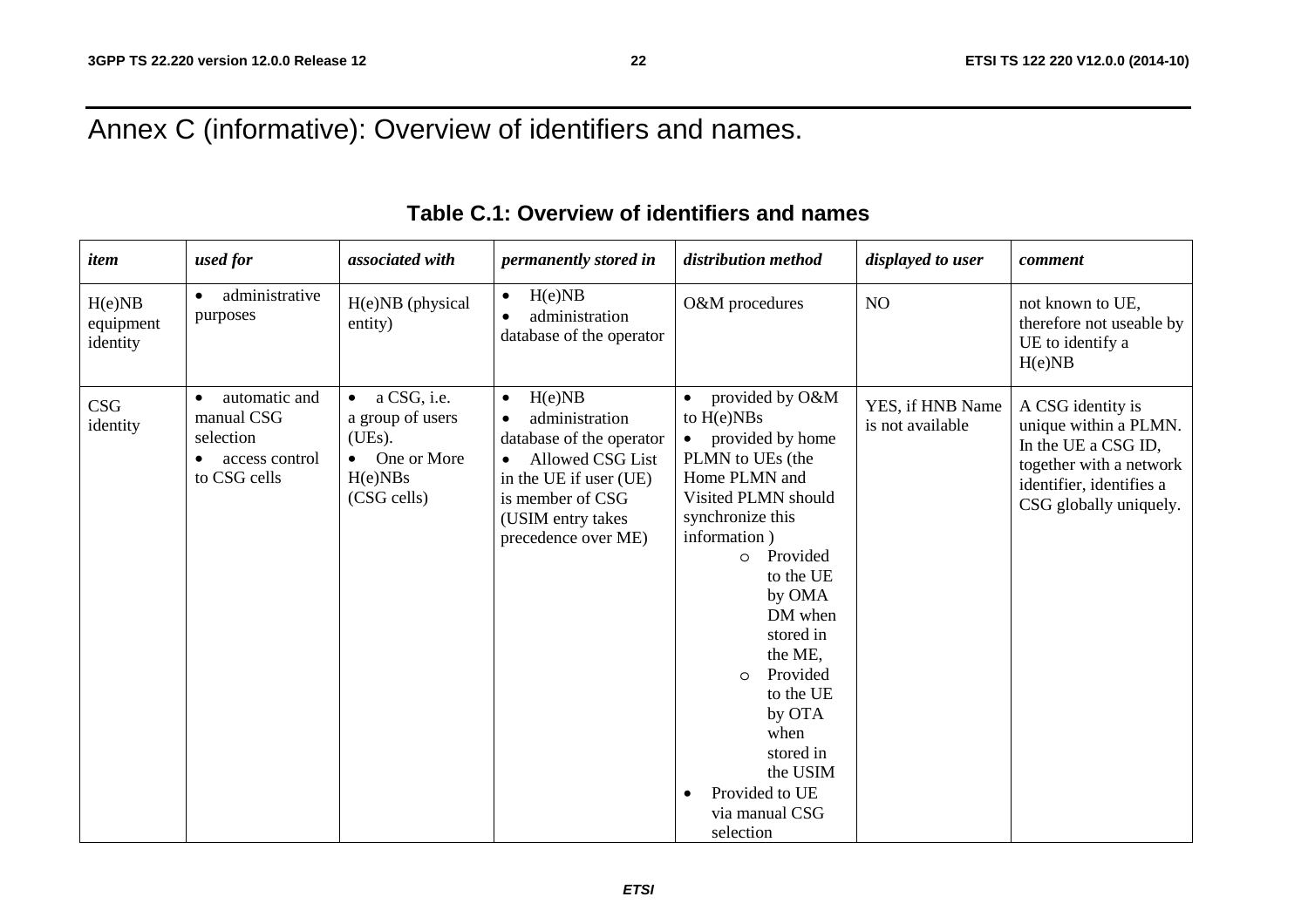|                        |                                                                                                                                               |                                                             |                                                                                      | broadcasted by<br>$\bullet$<br>H(e)NB                                                                          |                                                                                                                                             |                                                                                                                                                                                                                                                                                                                              |
|------------------------|-----------------------------------------------------------------------------------------------------------------------------------------------|-------------------------------------------------------------|--------------------------------------------------------------------------------------|----------------------------------------------------------------------------------------------------------------|---------------------------------------------------------------------------------------------------------------------------------------------|------------------------------------------------------------------------------------------------------------------------------------------------------------------------------------------------------------------------------------------------------------------------------------------------------------------------------|
| HNB name<br>(optional) | for supporting<br>(ease of use)<br>manual CSG<br>selection, display-<br>ing a 'friendly'<br>name to the user                                  | CSG identity<br>(relationship:<br>m CSG ID:<br>n HNB names) | H(e)NB<br>$\bullet$<br>administration<br>database of the operator<br>UE<br>$\bullet$ | Provided by O&M<br>$\bullet$<br>to $H(e)NBs$<br>Optionally stored<br>by user in UE<br>broadcasted by<br>H(e)NB | YES during manual<br>selection,<br><b>OPTIONAL</b> during<br>normal operation.<br>(USIM entry takes<br>precedence over<br>broadcast and ME) | If a HNB name is<br>stored in the UE it<br>needs to be associated<br>with a CSG identity.<br>Initial configuration in<br>the UE may be done by<br>the operator (e.g. at<br>point of sale). Later, a<br>HNB name is implicitly<br>associated to the<br>current CSG identity by<br>the UE when the user<br>stores the HNB name |
| CSG Type               | for additional<br>information (on<br>e.g. billing mode)<br>to the user when<br>camping on a CSG<br>cell (i.e. after CSG<br>has been selected) | CSG identity<br>(relationship:<br>n CSG ID:<br>1 CSG Type)  | administration<br>$\bullet$<br>database of the operator<br>UE<br>$\bullet$           | provided by initial<br>UE configuration,<br>OTA and device<br>management to UEs                                | YES, if CSG is in<br>Allowed CSG List.<br>(USIM entry takes<br>precedence over<br>ME)                                                       | UE needs to associate a<br>CSG Type with a CSG<br>identity<br>Association done by<br>operator (the Home<br>PLMN and Visited<br>PLMN should<br>synchronize this<br>information)                                                                                                                                               |

*ETSI*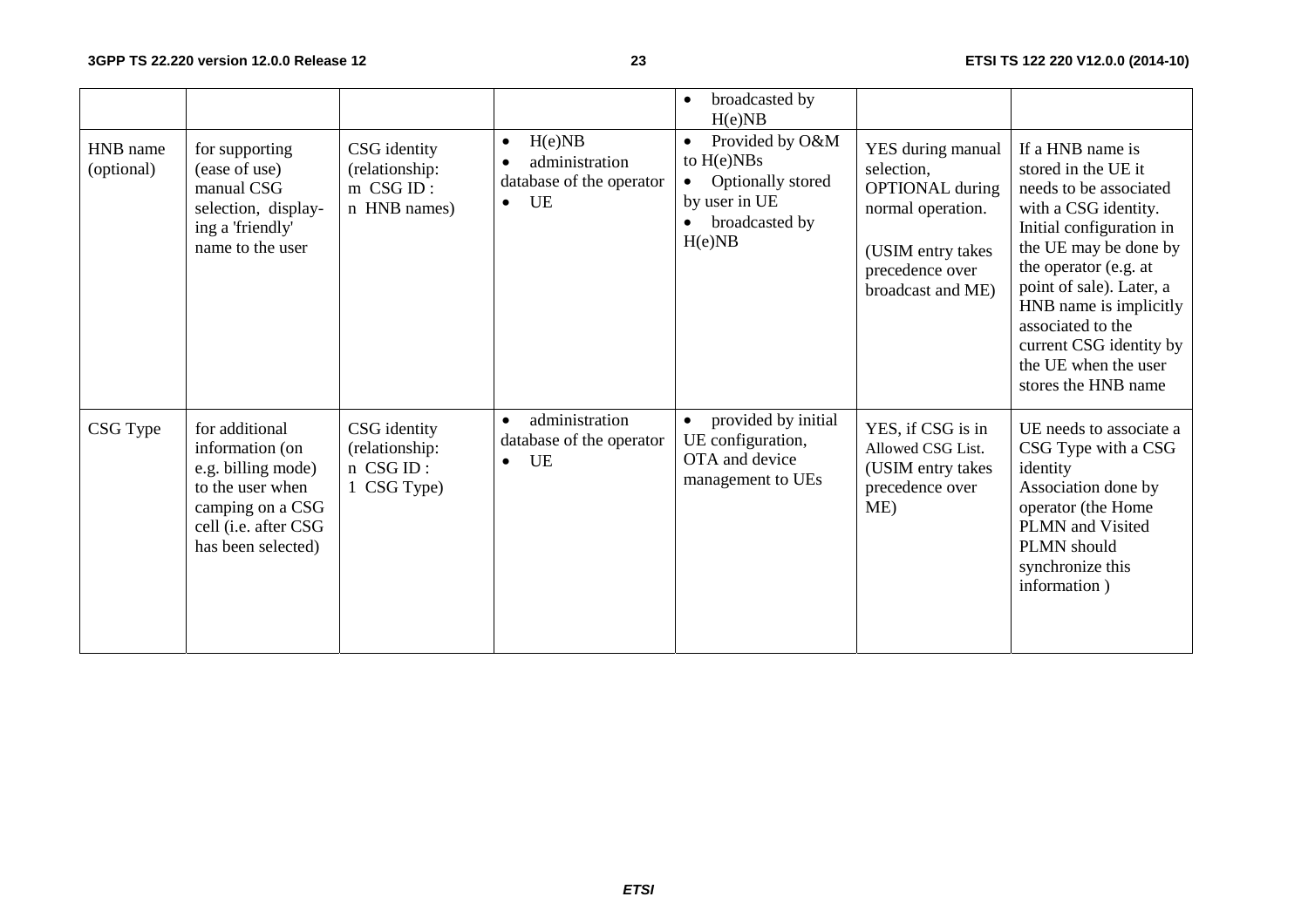## Annex D (informative): Change history

| TSG SA# SA Doc. |           | SA1 Doc              | <b>Spec</b> | <b>CR</b> | Rev            | Rel                 |                | <b>Cat Subject/Comment</b>                                                             | Old    | <b>New</b>        | WI                           |
|-----------------|-----------|----------------------|-------------|-----------|----------------|---------------------|----------------|----------------------------------------------------------------------------------------|--------|-------------------|------------------------------|
| $SP-43$         | SP-090087 |                      | 22.220      |           |                |                     |                | Approved by SA plenary.                                                                | 2.0.0  | 9.0.0             | <b>EHNB</b>                  |
| $SP-44$         |           | SP-090373 S1-091273  | 22.220      | 0002      | $\mathbf{1}$   | Rel-9               | F              | Clarification on the displaying of<br>the H(e)NB name during manual<br>CSG selection   | 9.0.0  | 9.1.0             | <b>EHNB</b>                  |
| $SP-44$         |           | SP-090373 S1-091164  | 22.220      | 0004      | $\overline{4}$ | Rel-9               | B              | Optional USIM support in<br>H(e)NB                                                     | 9.0.0  | 9.1.0             | <b>EHNB</b>                  |
| <b>SP-44</b>    |           | SP-090373 S1-091387  | 22.220      | 0011      | 3              | Rel-9               | F              | <b>Clarification on Local IP Access</b><br>Requirements                                | 9.0.0  | 9.1.0             | <b>EHNB</b>                  |
| $SP-44$         |           | SP-090373 S1-091083  | 22.220      | 0015      |                | $ReI-9$             | F              | Remove VPLMN CSG support<br>for Rel9                                                   | 9.0.0  | 9.1.0             | <b>EHNB</b>                  |
| $SP-44$         |           | SP-090373 S1-091382  | 22.220      | 0016      | 2              | Rel-9               | F              | Clarification on the requirement<br>of session diversion.                              | 9.0.0  | 9.1.0             | <b>EHNB</b>                  |
| $SP-44$         |           | SP-090373 S1-091279  | 22.220      | 0019      | $\overline{2}$ | $Rel-9$             | F              | Allowed CSG list management<br>for hybrid cells                                        | 9.0.0  | 9.1.0             | <b>EHNB</b>                  |
| $SP-44$         |           | SP-090373 S1-091158  | 22.220      | 0023      | 3              | $Rel-9$             | D              | Clarification of H(e)NB Owner /<br><b>Hosting Party</b>                                | 9.0.0  | 9.1.0             | <b>EHNB</b>                  |
| $SP-44$         |           | SP-090373 S1-091159  | 22.220      | 0024      | $\overline{2}$ | $Rel-9$             | D              | H(e)NB Operator Change                                                                 | 9.0.0  | 9.1.0             | <b>EHNB</b>                  |
| <b>SP-44</b>    |           | SP-090373 S1-091383  | 22.220      | 0025      | 2              | Rel-9               | F              | Clarification of the terminology<br>about H(e)NB access modes                          | 9.0.0  | 9.1.0             | <b>EHNB</b>                  |
| <b>SP-44</b>    |           | SP-090373 S1-091274  | 22.220      | 0026      | $\mathbf{1}$   | Rel-9               | F              | Minor corrections for clarification                                                    | 9.0.0  | 9.1.0             | <b>EHNB</b>                  |
| $SP-44$         |           | SP-090374 S1-091260  | 22.220      | 0005      | 1              | Rel-9               | F              | Rel 8 Rel 9 CSG lists alignment<br>(approved at SA#44 but not<br>implemented in 9.1.0) | 9.1.0  | 9.1.1             | <b>EHNB</b>                  |
| SP-45           | SP-090477 | S1-093332            | 22.220      | 0032      | 2              | Rel-9               | F              | <b>CSG Lists clarification</b>                                                         | 9.1.1  | 9.2.0             | <b>EHNB</b>                  |
| $SP-45$         |           | SP-090477 S1-093329  | 22.220      | 0035      | 1              | Rel-9               | F              | IP access approach of backhaul<br>network for H(e)NB                                   | 9.1.1  | 9.2.0             | <b>EHNB</b>                  |
| SP-45           |           | SP-090477 S1-093331  | 22.220      | 0037      | $\mathbf{1}$   | Rel-9               | D              | Editorial corrections of TS<br>22.220                                                  | 9.1.1  | 9.2.0             | <b>EHNB</b>                  |
| $SP-45$         |           | SP-090477 S1-093480  | 22.220      | 0039      | 2              | $ReI-9$             | С              | Loss of IP Backhaul Connection                                                         | 9.1.1  | 9.2.0             | <b>EHNB</b>                  |
| <b>SP-45</b>    |           | SP-090477 S1-093330  | 22.220      | 0041      | $\mathbf{1}$   | Rel-9               | $\overline{F}$ | Clarification of definition for<br>H(e)NB Hosting Party                                | 9.1.1  | 9.2.0             | <b>EHNB</b>                  |
| $SP-45$         |           | SP-090483 S1-093477  | 22.220      | 0038      | $\overline{4}$ | $Rel-10$            | $\overline{F}$ | CR to 22.220 on Clarification of<br>QoS Requirements                                   | 9.1.1  | 10.0.0            | <b>TEI 10</b>                |
| SP-46           |           | SP-090839 S1-094318  | 22.220      | 0057      | $\mathbf{1}$   | <b>Rel-10</b>       | Α              | Simplified CSG list handling                                                           | 10.0.0 | 10.1.0            | EHNB                         |
| SP-46           |           | SP-090845 S1-094323  | 22.220      | 0067      | $\overline{2}$ | <b>Rel-10</b>       | B              | H(e)NB mobility related load<br>optimization                                           | 10.0.0 | 10.1.0            | <b>EHNBF</b>                 |
| SP-46           |           | SP-090845 S1-094380  | 22.220      | 0063      | 3              | <b>Rel-10</b>       | $\sf B$        | Requirements on HNBs in<br>enterprise environments                                     | 10.0.0 | 10.1.0            | <b>EHNBF</b>                 |
| SP-46           |           | SP-090849 S1-094328  | 22.220      | 0046      | 3              | <b>Rel-10</b>       | B              | Local IP Access requirements<br>update                                                 | 10.0.0 |                   | 10.1.0 LIPA_SIP<br><b>TO</b> |
| $SP-46$         |           | SP-090849 S1-094321  | 22.220      | 0047      | $\overline{2}$ | $Rel-10$            | <b>IB</b>      | Selected IP Traffic Offload<br>Requirements for H(e)NB<br>SubSystem                    | 10.0.0 | 10.1.0            | LIPA_SIP<br>TO               |
| SP-46           |           | SP-090849 S1-094429  | 22.220      | 0062      | 1              | $Rel-10$ B          |                | Use case for digital content<br>sharing with LIPA                                      |        |                   | 10.0.0 10.1.0 EHNBF          |
| <b>SP-47</b>    |           | SP-100186 S1-100331  | 22.220      | 0072      | 1              | <b>Rel-10</b>       | B              | Termination of data session                                                            |        |                   | 10.1.0 10.2.0 EHNBF          |
| $SP-47$         |           | SP-100186 S1-100328  | 22.220      | 0080      | 1              | $Rel-10$            |                | IMS HNB interworking alignment<br>with SA2 decision                                    | 10.1.0 | 10.2.0            | <b>EHNBF</b>                 |
| $SP-47$         |           | SP-100186 S1-100453  | 22.220      | 0092      | 3              | $Rel-10$ B          |                | Add VPLMN CSG support for<br><b>Rel-10</b>                                             |        | $10.1.0$ $10.2.0$ | <b>EHNB</b>                  |
| $SP-47$         |           | SP-100230 S1-100324r | 22.220      | 0094      | 1              | Rel-10 A            |                | Clarification of the interaction of<br>the Operator and Allowed CSG<br>lists           |        | 10.1.0 10.2.0     | EHNB                         |
| <b>SP-47</b>    |           | SP-100187 S1-100316  | 22.220      | 0070      | $\mathbf{1}$   | $ReI-10$ B          |                | Mobility for Local IP Access<br>(LIPA)                                                 |        |                   | 10.1.0 10.2.0 LIPA_SIP<br>TO |
| SP-47           |           | SP-100187 S1-100012  | 22.220      | 0071      |                | <b>Rel-10</b>       | $\overline{F}$ | Removal of SIPTO common<br>requirements                                                |        | 10.1.0 10.2.0     | LIPA_SIP<br>TO               |
| SP-47           |           | SP-100187 S1-100326  | 22.220      | 0082      | 3              | $\overline{Rel-10}$ | B              | Clarification of requirements for<br>LIPA                                              |        | 10.1.0 10.2.0     | LIPA_SIP<br>то               |
| <b>SP-47</b>    |           | SP-100188 S1-100025  | 22.220      | 0073      | $\overline{a}$ | <b>Rel-10 A</b>     |                | H(e)NB Hosting Party USIM<br>management                                                |        | 10.1.0 10.2.0     | <b>TEI-10</b>                |
| $SP-48$         |           | SP-100402 S1-101248  | 22.220      | 0100      | 3              | $Rel-10$ $F$        |                | Enable/disable Selected IP<br>Traffic Offload per H(e)NB                               |        | 10.2.0 10.3.0     | LIPA_SIP<br>TO               |
| $SP-48$         | SP-100399 | S1-101250            | 22.220      | 0101      | $\overline{4}$ | $Rel-10$            | F              | Clarification of the CSG list in                                                       |        | 10.2.0 10.3.0     | <b>EHNBF</b>                 |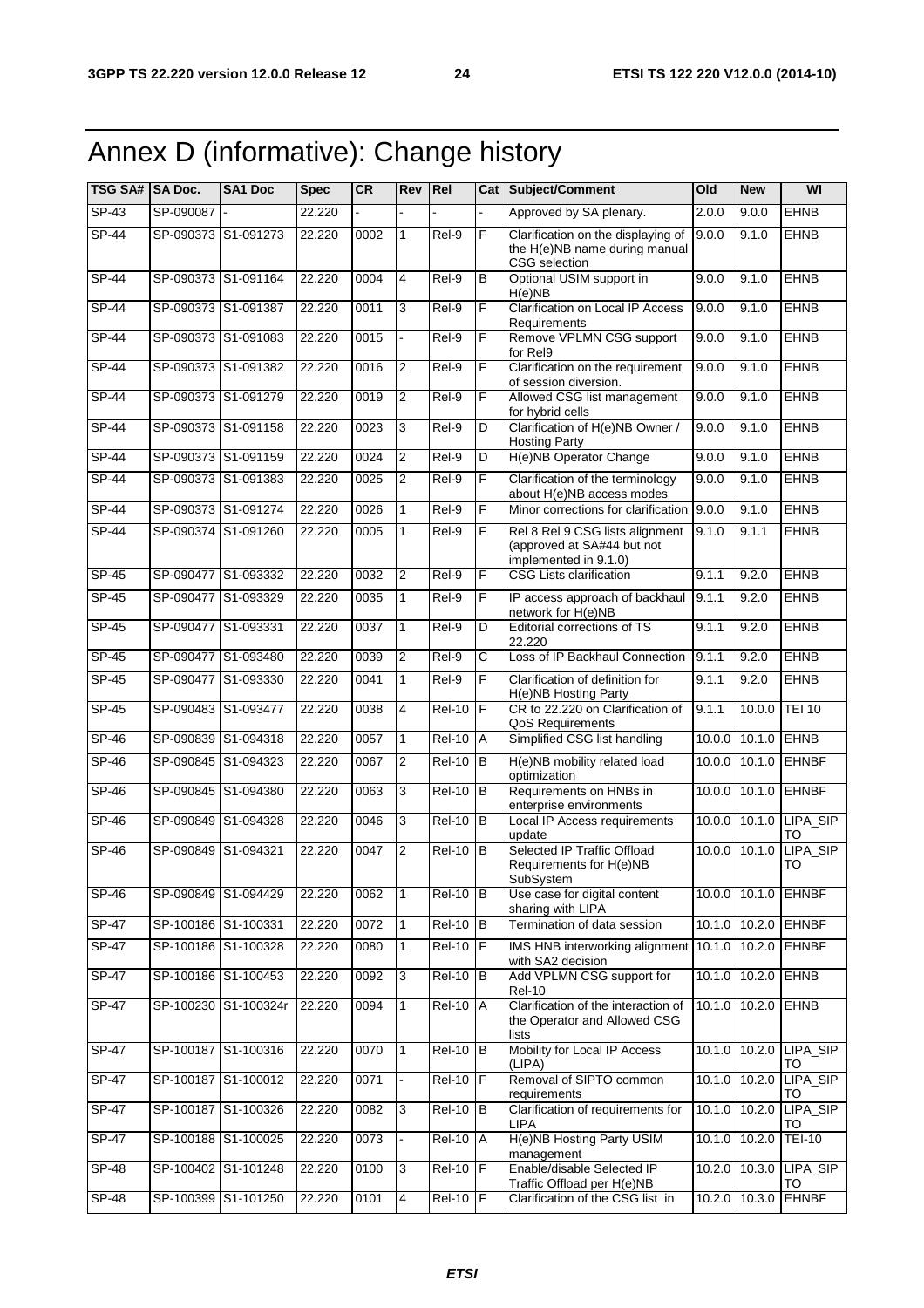|          |                     |                      |        |      |                |               |                | networks, Operator CSG list<br>(OCL) and Allowed CSG list<br>(ACL)                       |               |                      |                        |
|----------|---------------------|----------------------|--------|------|----------------|---------------|----------------|------------------------------------------------------------------------------------------|---------------|----------------------|------------------------|
|          |                     |                      |        |      |                |               |                | Removal of requirement to<br>inhibit Allowed CSG List and<br><b>VPLMN Autonomous CSG</b> |               |                      |                        |
| SP-49    | SP-100573 S1-102388 |                      | 22.220 | 0110 | $\overline{4}$ | Rel-10 F      |                | Roaming clarifications                                                                   |               |                      | 10.3.0 10.4.0 EHNBF    |
| SP-49    |                     | SP-100576 S1-102399  | 22.220 | 0106 | 3              | <b>Rel-10</b> | F              | Correction on HNB Name                                                                   |               |                      | 10.3.0 10.4.0 EHNBF    |
| SP-49    |                     | SP-100576 S1-102404  | 22.220 | 0107 | 4              | <b>Rel-10</b> | F              | <b>Clarification of LIPA</b><br>requirements                                             | 10.3.0        |                      | 10.4.0 EHNBF           |
| SP-49    | SP-100578 S1-102197 |                      | 22.220 | 0105 | 3              | <b>Rel-10</b> | F              | SIPTO for H(e)NB Subsystems<br>Policy and User Interaction                               |               | 10.3.0 10.4.0        | LIPA SIP<br><b>TO</b>  |
| SP-49    |                     | SP-100578 S1-102400  | 22.220 | 0104 | 3              | <b>Rel-10</b> | $\mathsf F$    | Enablement/disablement<br>policies for LIPA                                              |               | 10.3.0 10.4.0        | LIPA_SIP<br><b>ITO</b> |
| $SP-50$  | SP-100796 S1-103277 |                      | 22.220 | 0117 | 1              | <b>Rel-10</b> | l F            | Requirement on conditional<br><b>LIPA</b>                                                |               | 10.4.0 10.5.0        | LIPA_SIP<br>TO         |
| SP-50    | SP-100796 S1-103348 |                      | 22.220 | 0118 | 3              | <b>Rel-10</b> | $\overline{r}$ | Clarification on "enable/disable<br>LIPA"                                                | 10.4.0        | 10.5.0               | LIPA_SIP<br>TO         |
| SP-51    | SP-110161           | S1-110183            | 22.220 | 0123 | 2              | <b>Rel-11</b> | $\overline{A}$ | Hosting Party Identity Module                                                            |               | 11.0.0 11.1.0        | TEI9                   |
| SP-51    |                     | SP-110172 S1-110178  | 22.220 | 0119 | $\sqrt{3}$     | <b>Rel-11</b> | B              | New Requirements for<br>Enterprise Interworking scenario                                 |               | 11.0.0 11.1.0 TEI 11 |                        |
| $SP-52$  |                     | SP-110368 S1-111403  | 22.220 | 0133 | $\overline{1}$ | $Rel-11$ A    |                | Correction to the admission<br>control for the H(e)NB                                    | 11.1.0 11.2.0 |                      | <b>TEI11</b>           |
| $SP-52$  |                     | SP-110369 S1-111432  | 22.220 | 0129 | $\mathbf{1}$   | <b>Rel-11</b> | A              | Removal of PBX integration<br>requirements                                               |               | 11.1.0 11.2.0        | <b>EHNBF</b>           |
| $SP-52$  |                     | SP-110376 S1-111126  | 22.220 | 0134 | ä,             | <b>Rel-11</b> | $\overline{F}$ | Clarification for SIPTO policy                                                           |               | 11.1.0 11.2.0        | <b>TEI11</b>           |
| $SP-53$  | SP-110582 S1-112387 |                      | 22.220 | 0142 | $\mathbf{1}$   | <b>Rel-11</b> | IF             | Clarification for SIPTO user<br>consent                                                  | 11.2.0        | 11.3.0               | <b>TEI11</b>           |
| SP-53    |                     | SP-110582 S1-112394  | 22.220 | 0136 | 1              | <b>Rel-11</b> | $\overline{F}$ | SIPTO for the Local<br><b>Residential/Enterprise Networks</b>                            | 11.2.0        | 11.3.0               | <b>TEI11</b>           |
| $SP-53$  |                     | SP-110582 S1-112395  | 22.220 | 0140 | $\overline{2}$ | <b>Rel-11</b> | F              | H(e)NB behaviour in case of<br>absence of the UICC                                       | 11.2.0        | 11.3.0               | <b>TEI11</b>           |
| $SP-53$  |                     | SP-110582 S1-112396  | 22.220 | 0137 | 3              | $ReI-11$      | Б              | Allow the H(e)NB UICC<br>application to acquire location<br>Information                  |               | 11.2.0 11.3.0        | TEI11                  |
| SP-54    |                     | SP-110871 S1-113415r | 22.220 | 0147 | $\overline{2}$ | <b>Rel-11</b> | A              | H(e)NB emergency call support                                                            | 11.3.0        | 11.4.0               | <b>EHNB</b>            |
| $SP-54$  |                     | SP-110808 S1-113458  | 22.220 | 0149 | 1              | <b>Rel-11</b> | A              | MBMS not supported for HeNB                                                              | 11.3.0 11.4.0 |                      | <b>EHNB</b>            |
| $S P-57$ | SP-120520           | S1-122477            | 22.220 | 0156 | 3              | <b>Rel-11</b> | $\overline{A}$ | Optional UICC authentication                                                             | 11.5.0        | 11.6.0               | TEI9                   |
| 2014-10  |                     |                      |        |      |                |               |                | Updated to Rel-12 by MCC                                                                 | 11.6.0        | 12.0.0               |                        |